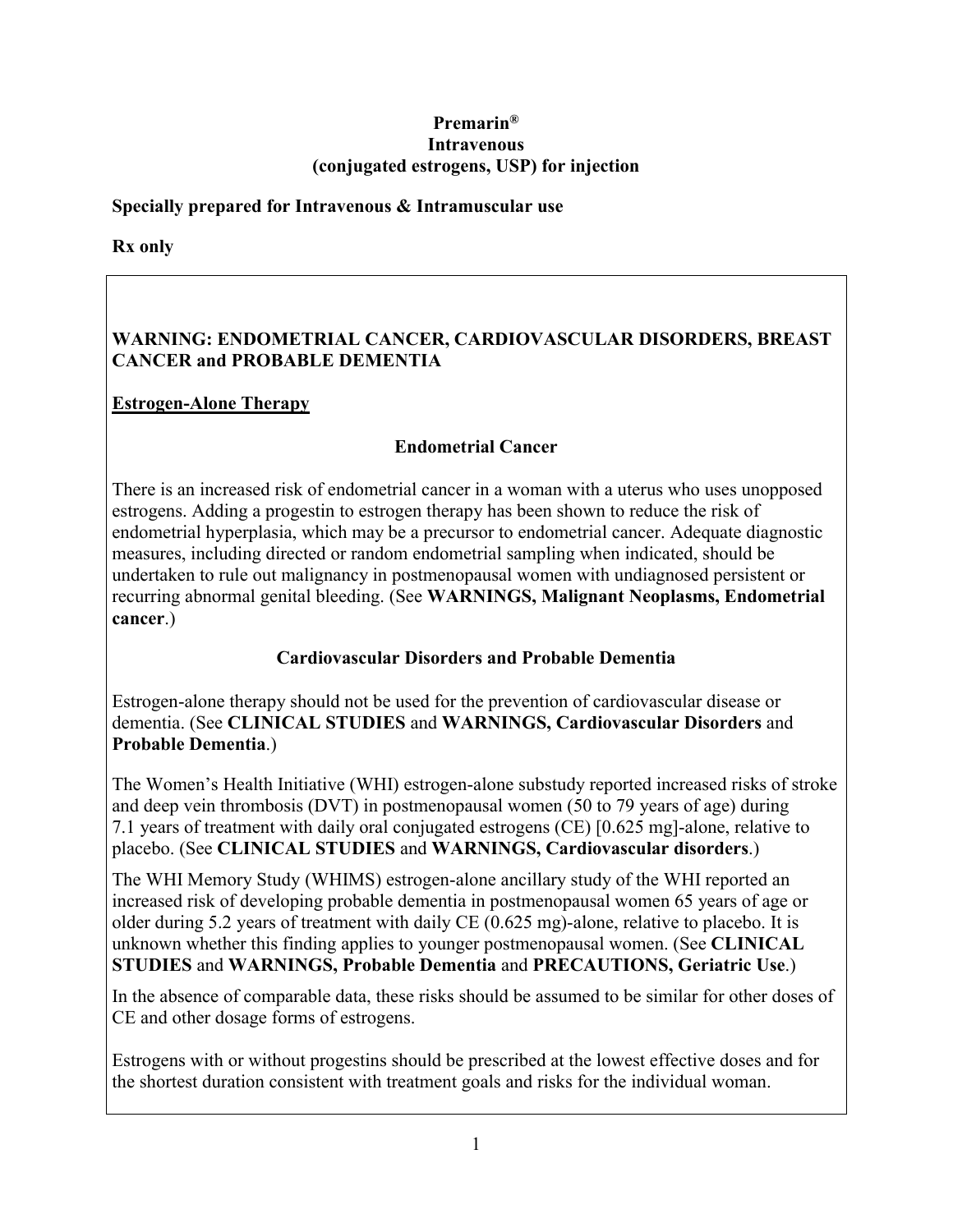# **Estrogen Plus Progestin Therapy**

# **Cardiovascular Disorders and Probable Dementia**

Estrogen plus progestin therapy should not be used for the prevention of cardiovascular disease or dementia. (See **[CLINICAL STUDIES](#page-3-0)** and **[WARNINGS, Cardiovascular disorders](#page-11-0)** and **Probable [Dementia](#page-12-0)**.)

The WHI estrogen plus progestin substudy reported increased risks of DVT, pulmonary embolism (PE), stroke and myocardial infarction (MI) in postmenopausal women (50 to 79 years of age) during 5.6 years of treatment with daily oral CE (0.625 mg) combined with medroxyprogesterone acetate (MPA) [2.5 mg], relative to placebo. (See **[CLINICAL STUDIES](#page-3-0)** and **[WARNINGS, Cardiovascular disorders](#page-11-0)**.)

The WHIMS estrogen plus progestin ancillary study of the WHI reported an increased risk of developing probable dementia in postmenopausal women 65 years of age or older during 4 years of treatment with daily CE (0.625 mg) combined with MPA (2.5 mg), relative to placebo. It is unknown whether this finding applies to younger postmenopausal women. (See **[CLINICAL](#page-3-0)  [STUDIES](#page-3-0)** and **[WARNINGS, Probable](#page-12-0) Dementia** and **PRECAUTIONS, Geriatric Use**.)

## **Breast Cancer**

The WHI estrogen plus progestin substudy also demonstrated an increased risk of invasive breast cancer. (See **[CLINICAL STUDIES](#page-3-0)** and **WARNINGS, Malignant Neoplasms, Breast cancer**.)

In the absence of comparable data, these risks should be assumed to be similar for other doses of CE and MPA, and other combinations and dosage forms of estrogens and progestins.

Estrogens with or without progestins should be prescribed at the lowest effective doses and for the shortest duration consistent with treatment goals and risks for the individual woman.

# **DESCRIPTION**

Premarin Intravenous (conjugated estrogens, USP) for injection contains a mixture of conjugated estrogens obtained exclusively from natural sources, occurring as the sodium salts of water-soluble estrogen sulfates blended to represent the average composition of materials derived from pregnant mares' urine. It is a mixture of sodium estrone sulfate and sodium equilin sulfate. It contains as concomitant components, as sodium sulfate conjugates, 17α-dihydroequilin, 17α-estradiol, and 17β-dihydroequilin.

Each single-dose vial contains 25 mg/vial of conjugated estrogens, USP, in a sterile lyophilized cake which also contains lactose 200 mg, sodium citrate 12.2 mg, and simethicone 0.2 mg. The pH is adjusted with sodium hydroxide or hydrochloric acid. The reconstituted solution is suitable for intravenous or intramuscular injection.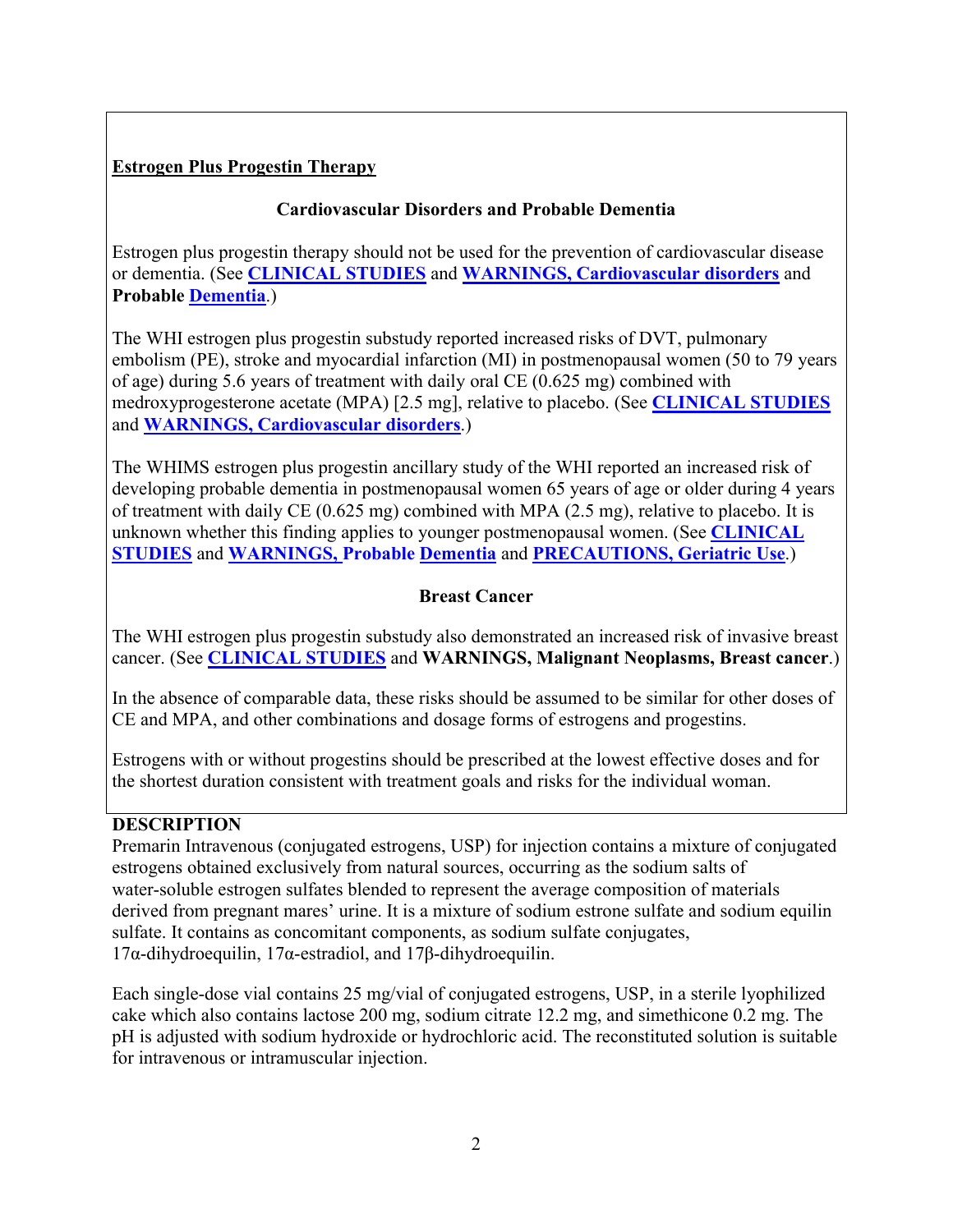## **CLINICAL PHARMACOLOGY**

Endogenous estrogens are largely responsible for the development and maintenance of the female reproductive system and secondary sexual characteristics. Although circulating estrogens exist in a dynamic equilibrium of metabolic interconversions, estradiol is the principal intracellular human estrogen and is substantially more potent than its metabolites, estrone and estriol, at the receptor level. The primary source of estrogen in normally cycling adult women is the ovarian follicle, which secretes 70 to 500 mcg of estradiol daily, depending on the phase of the menstrual cycle. After menopause, most endogenous estrogen is produced by conversion of androstenedione, secreted by the adrenal cortex, to estrone in the peripheral tissues. Thus, estrone and the sulfate-conjugated form, estrone sulfate, are the most abundant circulating estrogen in postmenopausal women.

Estrogens act through binding to nuclear receptors in estrogen-responsive tissues. To date, two estrogen receptors have been identified. These vary in proportion from tissue to tissue.

Circulating estrogens modulate the pituitary secretion of the gonadotropins, luteinizing hormone (LH) and follicle stimulating hormone (FSH), through a negative feedback mechanism. Estrogens act to reduce the elevated levels of these gonadotropins seen in postmenopausal women.

#### **Pharmacokinetics**

#### A. Absorption

Conjugated estrogens are water-soluble and are well-absorbed through the skin, mucous membranes, and gastrointestinal tract after release from the drug formulation.

#### B. Distribution

The distribution of exogenous estrogens is similar to that of endogenous estrogens. Estrogens are widely distributed in the body and are generally found in higher concentration in the sex hormone target organs. Estrogens circulate in the blood largely bound to sex hormone-binding globulin (SHBG) and albumin.

## C. Metabolism

Exogenous estrogens are metabolized in the same manner as endogenous estrogens. Circulating estrogens exist in a dynamic equilibrium of metabolic interconversions. These transformations take place mainly in the liver. Estradiol is converted reversibly to estrone, and both can be converted to estriol, which is a major urinary metabolite. Estrogens also undergo enterohepatic recirculation via sulfate and glucuronide conjugation in the liver, biliary secretion of conjugates into the intestine, and hydrolysis in the intestine followed by reabsorption. In postmenopausal women a significant proportion of the circulating estrogens exist as sulfate conjugates, especially estrone sulfate, which serves as a circulating reservoir for the formation of more active estrogens.

#### D. Excretion

Estradiol, estrone, and estriol are excreted in the urine along with glucuronide and sulfate conjugates.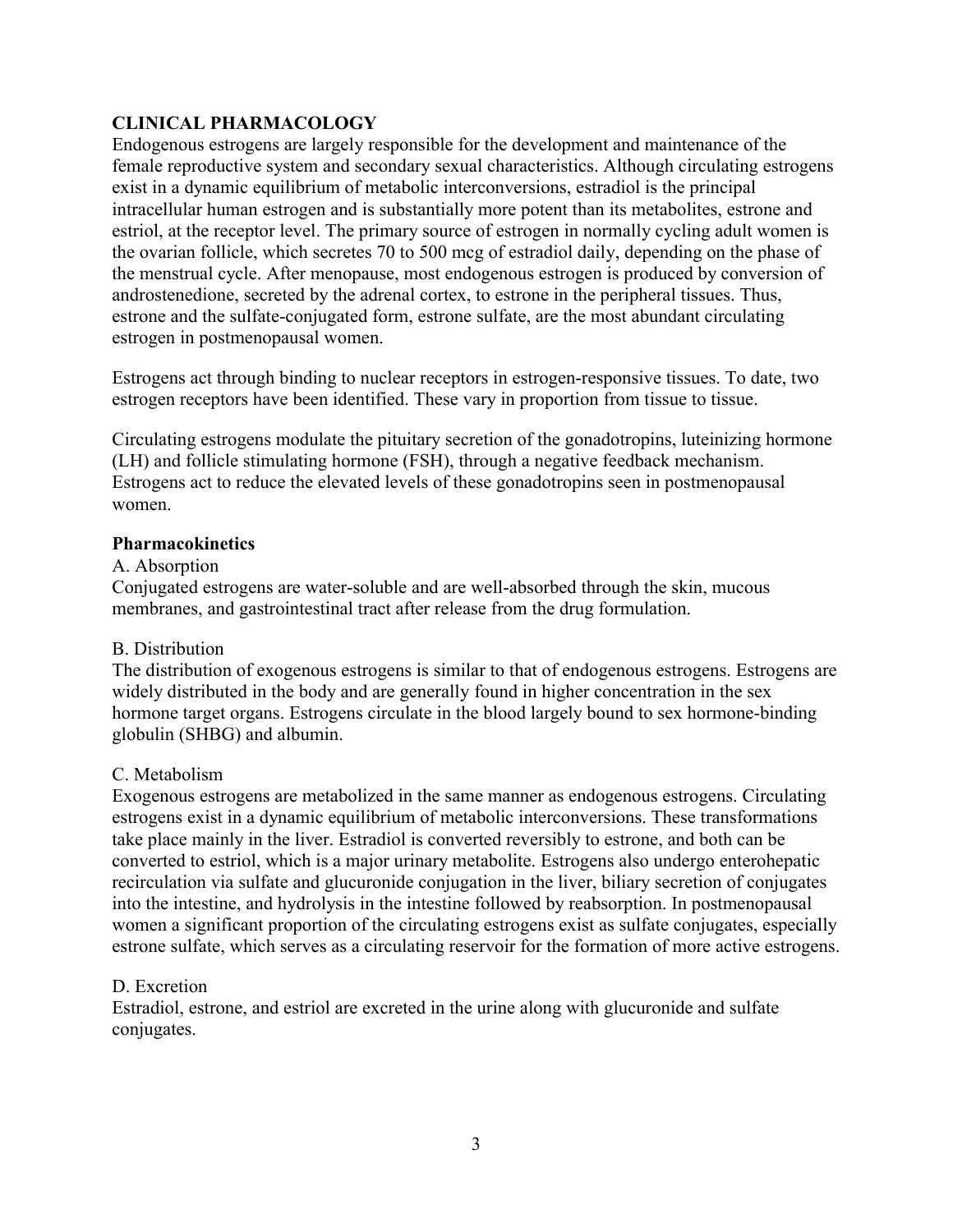#### E. Special Populations

No pharmacokinetic studies were conducted in special populations, including patients with renal or hepatic impairment.

## F. Drug Interactions

Data from a single-dose drug-drug interaction study involving oral CE and MPA indicate that the pharmacokinetic dispositions of both drugs are not altered when the drugs are coadministered. No other clinical drug-drug interaction studies have been conducted with conjugated estrogens.

In vitro and in vivo studies have shown that estrogens are metabolized partially by cytochrome P450 3A4 (CYP3A4). Therefore, inducers or inhibitors of CYP3A4 may affect estrogen drug metabolism. Inducers of CYP3A4, such as St. John's wort (Hypericum perforatum) preparations, phenobarbital, carbamazepine, and rifampin, may reduce plasma concentrations of estrogens, possibly resulting in a decrease in therapeutic effects and/or changes in the uterine bleeding profile. Inhibitors of CYP3A4, such as erythromycin, clarithromycin, ketoconazole, itraconazole, ritonavir and grapefruit juice, may increase plasma concentrations of estrogens and may result in side effects.

# <span id="page-3-0"></span>**CLINICAL STUDIES**

# **Women's Health Initiative Studies**

The Women's Health Initiative (WHI) enrolled approximately 27,000 predominantly healthy postmenopausal women in two substudies to assess the risks and benefits of daily oral CE (0.625 mg)-alone or in combination with MPA (2.5 mg) compared to placebo in the prevention of certain chronic diseases. The primary endpoint was the incidence of coronary heart disease [(CHD) defined as nonfatal MI, silent MI and CHD death], with invasive breast cancer as the primary adverse outcome. A "global index" included the earliest occurrence of CHD, invasive breast cancer, stroke, PE, endometrial cancer (only in CE plus MPA substudy), colorectal cancer, hip fracture, or death due to other causes. These studies did not evaluate the effects of CE-alone or CE plus MPA on menopausal symptoms.

## *WHI Estrogen-Alone Substudy*

The WHI estrogen-alone substudy was stopped early because an increased risk of stroke was observed, and it was deemed that no further information would be obtained regarding the risks and benefits of estrogen-alone in predetermined primary endpoints.

Results of the estrogen-alone substudy, which included 10,739 women (average 63 years of age, range 50 to 79; 75.3 percent White, 15.1 percent Black, 6.1 percent Hispanic, 3.6 percent Other) after an average follow-up of 7.1 years, are presented in Table 1.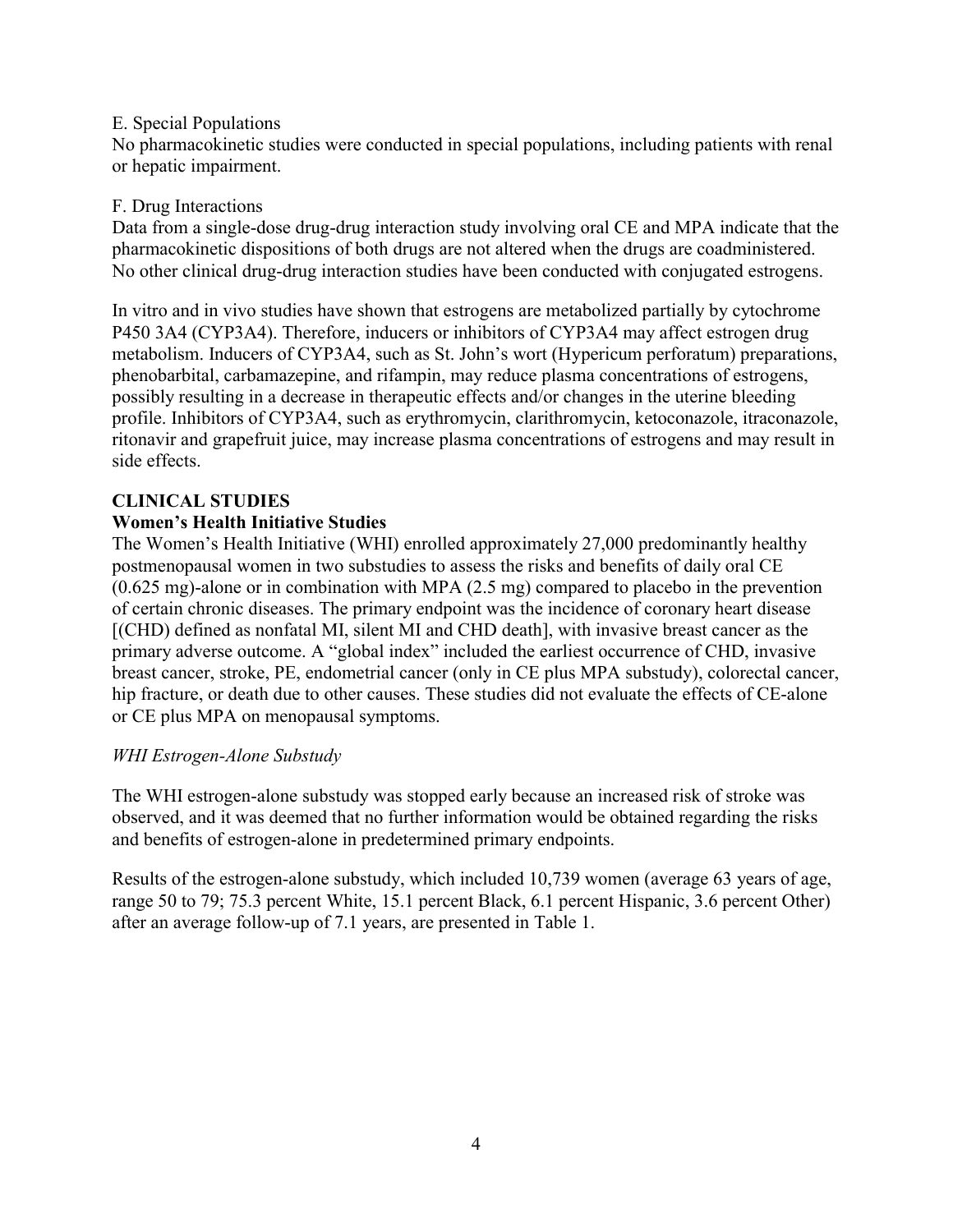| Event                                     | <b>Relative Risk</b>            | CE                       | Placebo     |
|-------------------------------------------|---------------------------------|--------------------------|-------------|
|                                           | CE vs. Placebo                  | $n = 5,310$              | $n = 5,429$ |
|                                           | $(95\% \text{ nCI}^{\text{b}})$ | Absolute Risk per 10,000 |             |
|                                           |                                 | Women-Years              |             |
| $CHD$ events <sup>c</sup>                 | $0.95(0.78-1.16)$               | 54                       | 57          |
| $Non-fatal\,Mf^c$                         | $0.91(0.73 - 1.14)$             | 40                       | 43          |
| $CHD$ death <sup>c</sup>                  | $1.01(0.71 - 1.43)$             | 16                       | 16          |
| All Stroke <sup>c</sup>                   | $1.33(1.05-1.68)$               | 45                       | 33          |
| Ischemic stroke <sup>c</sup>              | $1.55(1.19-2.01)$               | 38                       | 25          |
| Deep vein thrombosis $c,d$                | $1.47(1.06-2.06)$               | 23                       | 15          |
| Pulmonary embolism <sup>c</sup>           | $1.37(0.90 - 2.07)$             | 14                       | 10          |
| Invasive breast cancer <sup>c</sup>       | $0.80(0.62-1.04)$               | 28                       | 34          |
| Colorectal cancer <sup>e</sup>            | $1.08(0.75-1.55)$               | 17                       | 16          |
| Hip fracture <sup>c</sup>                 | $0.65(0.45-0.94)$               | 12                       | 19          |
| Vertebral fractures <sup>c,d</sup>        | $0.64(0.44-0.93)$               | 11                       | 18          |
| Lower arm/wrist fractures <sup>c,d</sup>  | $0.58(0.47-0.72)$               | 35                       | 59          |
| Total fractures <sup>c,d</sup>            | $0.71(0.64-0.80)$               | 144                      | 197         |
| Death due to other causes <sup>e, f</sup> | $1.08(0.88-1.32)$               | 53                       | 50          |
| Overall mortality <sup>c,d</sup>          | $1.04(0.88-1.22)$               | 79                       | 75          |
| Global Index <sup>g</sup>                 | $1.02(0.92 - 1.13)$             | 206                      | 201         |

#### **TABLE 1. RELATIVE AND ABSOLUTE RISK SEEN IN THE ESTROGEN-ALONE SUBSTUDY OF WHI<sup>a</sup>**

<sup>a</sup> Adapted from numerous WHI publications. WHI publications can be viewed at www.nhlbi.nih.gov/whi.

<sup>b</sup> Nominal confidence intervals unadjusted for multiple looks and multiple comparisons. <sup>c</sup>Results are based on centrally adjudicated data for an average follow-up of 7.1 years.

<sup>d</sup>Not included in Global Index.

<sup>e</sup>Results are based on an average follow-up of 6.8 years.

<sup>f</sup>All deaths, except from breast or colorectal cancer, definite or probable CHD, PE or cerebrovascular disease.

<sup>g</sup>A subset of the events was combined in a "global index," defined as the earliest occurrence of CHD events, invasive breast cancer, stroke, pulmonary embolism, colorectal cancer, hip fracture, or death due to other causes.

For those outcomes included in the WHI "global index" that reached statistical significance, the absolute excess risk per 10,000 women-years in the group treated with CE-alone were 12 more strokes, while the absolute risk reduction per 10,000 women-years was 7 fewer hip fractures. The absolute excess risk of events included in the "global index" was a nonsignificant 5 events per 10,000 women-years. There was no difference between the groups in terms of all-cause mortality.

No overall difference for primary CHD events (nonfatal MI, silent MI and CHD death) and invasive breast cancer incidence in women receiving CE-alone compared with placebo was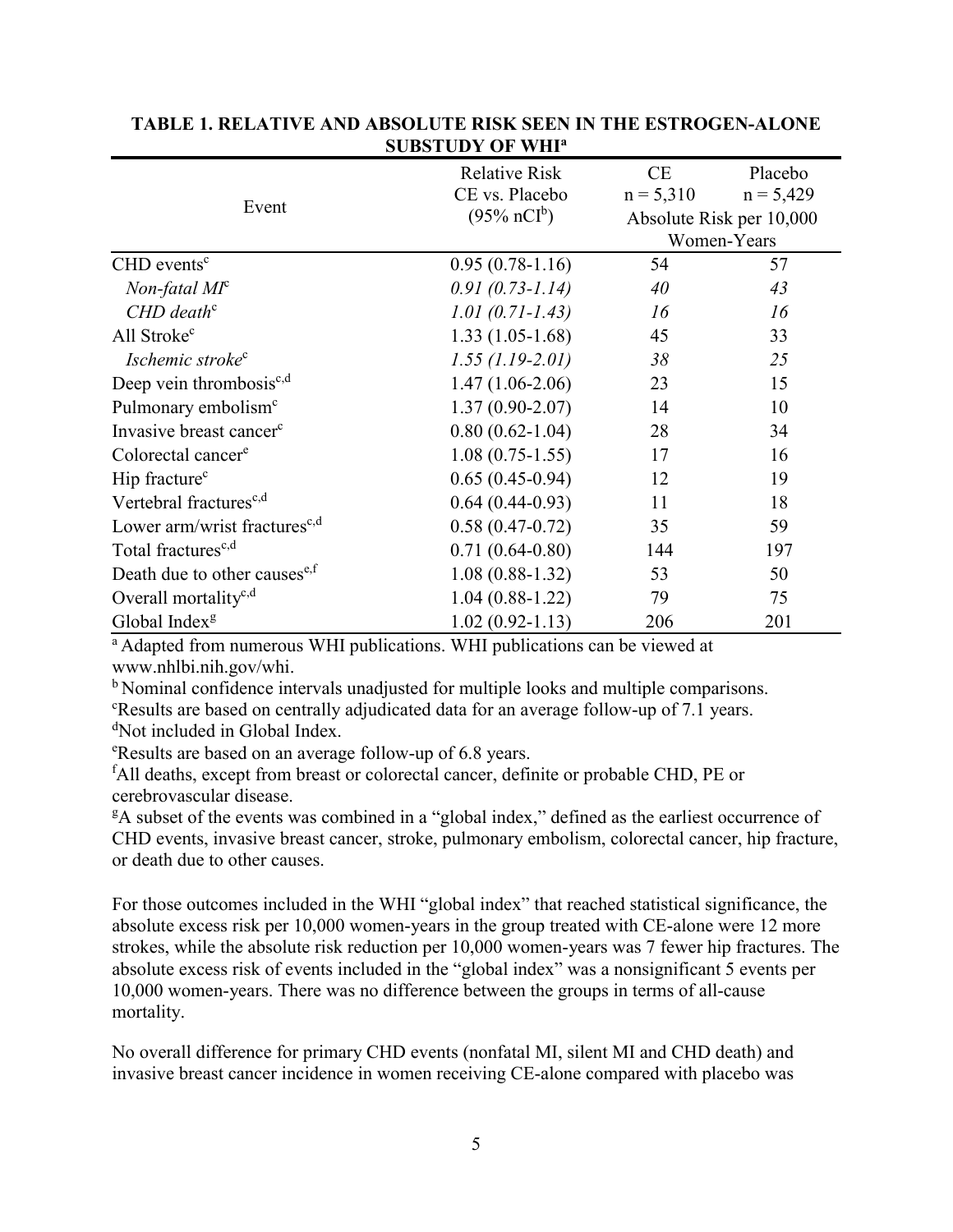reported in final centrally adjudicated results from the estrogen-alone substudy, after an average follow-up of 7.1 years.

Centrally adjudicated results for stroke events from the estrogen-alone substudy, after an average follow-up of 7.1 years, reported no significant difference in distribution of stroke subtype or severity, including fatal strokes, in women receiving CE-alone compared to placebo. Estrogen alone increased the risk of ischemic stroke, and this excess was present in all subgroups of women examined.

Timing of the initiation of estrogen-alone therapy relative to the start of menopause may affect the overall risk benefit profile. The WHI estrogen-alone substudy stratified by age showed in women 50 to 59 years of age, a non-significant trend toward reduced risk for CHD [hazard ratio (HR) 0.63 (95 percent CI, 0.36-1.09)] and overall mortality [HR 0.71 (95 percent CI, 0.46-1.11)].

#### *WHI Estrogen Plus Progestin Substudy*

The WHI estrogen plus progestin substudy was stopped early. According to the predefined stopping rule, after an average follow-up of 5.6 years of treatment, the increased risk of invasive breast cancer and cardiovascular events exceeded the specified benefits included in the "global index." The absolute excess risk of events included in the "global index" was 19 per 10,000 women-years.

For those outcomes included in the WHI "global index" that reached statistical significance after 5.6 years of follow-up, the absolute excess risks per 10,000 women-years in the group treated with CE plus MPA were 7 more CHD events, 8 more strokes, 10 more PEs, and 8 more invasive breast cancers, while the absolute risk reductions per 10,000 women-years were 6 fewer colorectal cancers and 5 fewer hip fractures. Results of the estrogen plus progestin substudy, which included 16,608 women (average 63 years of age, range 50 to 79; 83.9 percent White, 6.8 percent Black, 5.4 percent Hispanic, 3.9 percent Other) are presented in Table 2. These results reflect centrally adjudicated data after an average follow-up of 5.6 years.

| Event                               | <b>Relative Risk</b><br>CE/MPA vs. Placebo | <b>CE/MPA</b><br>$n = 8,506$            | Placebo<br>$n = 8,102$ |
|-------------------------------------|--------------------------------------------|-----------------------------------------|------------------------|
|                                     | $(95\% \text{ nCI}^c)$                     | Absolute Risk per 10,000<br>Women-Years |                        |
| CHD events                          | $1.23(0.99-1.53)$                          | 41                                      | 34                     |
| Non-fatal MI                        | $1.28(1.00-1.63)$                          | 31                                      | 25                     |
| CHD death                           | $1.10(0.70-1.75)$                          | 8                                       | 8                      |
| All Strokes                         | $1.31(1.03-1.68)$                          | 33                                      | 25                     |
| Ischemic Stroke                     | $1.44(1.09-1.90)$                          | 26                                      | 18                     |
| Deep vein thrombosis <sup>d</sup>   | $1.95(1.43-2.67)$                          | 26                                      | 13                     |
| Pulmonary embolism                  | $2.13(1.45-3.11)$                          | 18                                      | 8                      |
| Invasive breast cancer <sup>e</sup> | $1.24(1.01-1.54)$                          | 41                                      | 33                     |
| Colorectal cancer                   | $0.61(0.42 - 0.87)$                        | 10                                      | 16                     |

#### **TABLE 2. RELATIVE AND ABSOLUTE RISK SEEN IN THE ESTROGEN PLUS PROGESTIN SUBSTUDY OF WHI AT AN AVERAGE OF 5.6 YEARSa,b**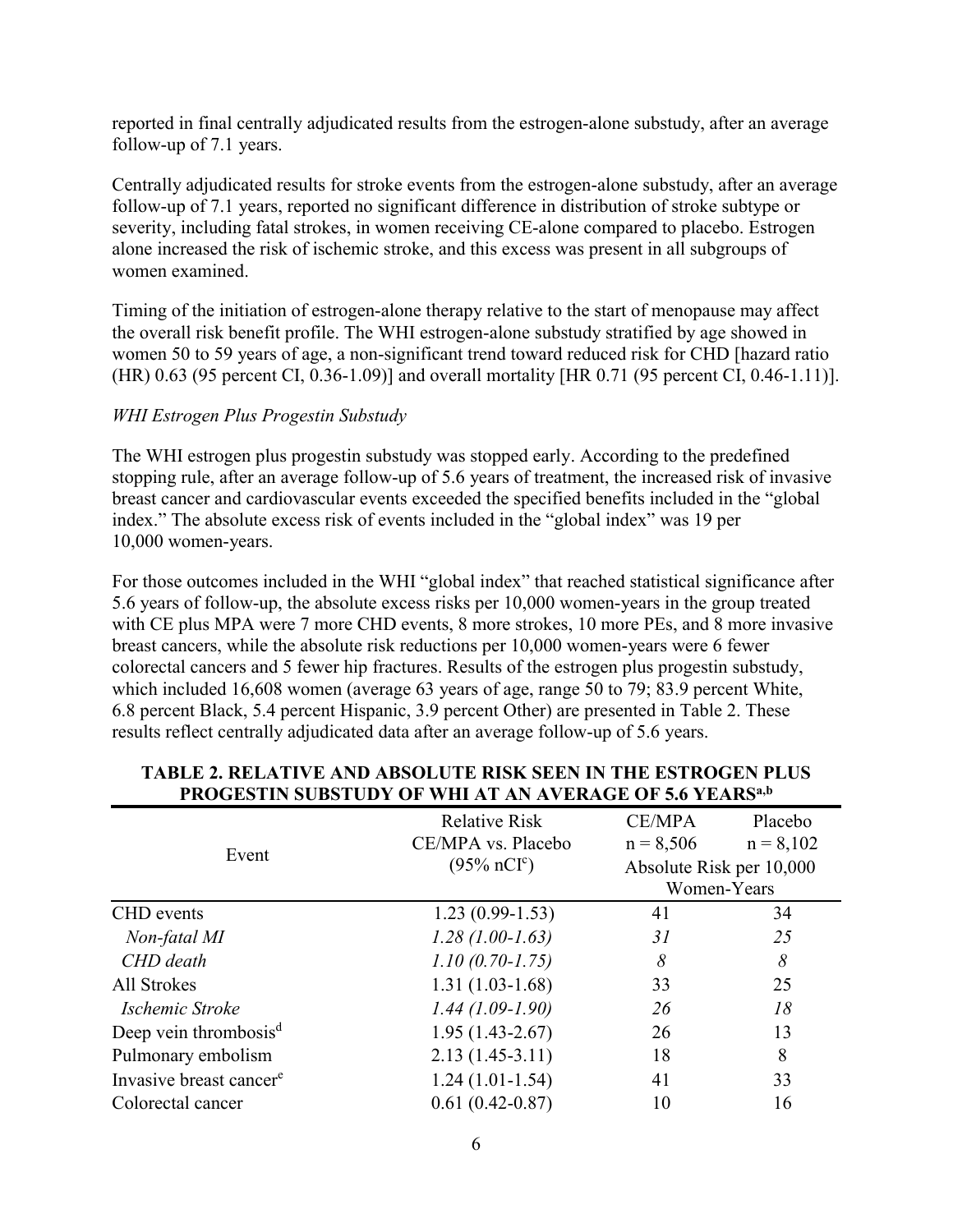| Event                                  | <b>Relative Risk</b><br>CE/MPA vs. Placebo | <b>CE/MPA</b><br>$n = 8,506$            | Placebo<br>$n = 8,102$ |
|----------------------------------------|--------------------------------------------|-----------------------------------------|------------------------|
|                                        | $(95\% \text{ nCI}^{\text{c}})$            | Absolute Risk per 10,000<br>Women-Years |                        |
| Endometrial cancer <sup>d</sup>        | $0.81(0.48-1.36)$                          | 6                                       |                        |
| Cervical cancer <sup>d</sup>           | $1.44(0.47-4.42)$                          | 2                                       |                        |
| Hip fracture                           | $0.67(0.47-0.96)$                          | 11                                      | 16                     |
| Vertebral fractures <sup>d</sup>       | $0.65(0.46-0.92)$                          | 11                                      | 17                     |
| Lower arm/wrist fractures <sup>d</sup> | $0.71(0.59-0.85)$                          | 44                                      | 62                     |
| Total fractures <sup>d</sup>           | $0.76(0.69-0.83)$                          | 152                                     | 199                    |
| Overall mortality <sup>f</sup>         | $1.00(0.83-1.19)$                          | 52                                      | 52                     |
| Global Index <sup>g</sup>              | $1.13(1.02 - 1.25)$                        | 184                                     | 165                    |

#### **TABLE 2. RELATIVE AND ABSOLUTE RISK SEEN IN THE ESTROGEN PLUS PROGESTIN SUBSTUDY OF WHI AT AN AVERAGE OF 5.6 YEARSa,b**

<sup>a</sup> Adapted from numerous WHI publications. WHI publications can be viewed at www.nhlbi.nih.gov/whi.

<sup>b</sup> Results are based on centrally adjudicated data.

<sup>c</sup> Nominal confidence intervals unadjusted for multiple looks and multiple comparisons.

<sup>d</sup>Not included in "global index".

e Includes metastatic and non-metastatic breast cancer, with the exception of in situ breast cancer.

<sup>f</sup> All deaths, except from breast or colorectal cancer, definite or probable CHD, PE or cerebrovascular disease.

<sup>g</sup> A subset of the events was combined in a "global index," defined as the earliest occurrence of CHD events, invasive breast cancer, stroke, pulmonary embolism, colorectal cancer, hip fracture, or death due to other causes.

Timing of the initiation of estrogen plus progestin therapy relative to the start of menopause may affect the overall risk benefit profile. The WHI estrogen plus progestin substudy stratified by age showed in women 50 to 59 years of age a non-significant trend toward reduced risk for overall mortality [HR 0.69 (95 percent CI, 0.44-1.07)].

#### **Women's Health Initiative Memory Study**

The WHIMS estrogen-alone ancillary study of WHI enrolled 2,947 predominantly healthy postmenopausal women 65 to 79 years of age and older (45 percent were 65 to 69 years of age; 36 percent were 70 to 74 years of age; 19 percent were 75 years of age and older) to evaluate the effects of daily CE (0.625 mg)-alone on the incidence of probable dementia (primary outcome) compared to placebo.

After an average follow-up of 5.2 years, the relative risk of probable dementia for CE-alone versus placebo was 1.49 (95 percent CI, 0.83–2.66). The absolute risk of probable dementia for CE-alone versus placebo was 37 versus 25 cases per 10,000 women-years. Probable dementia as defined in this study included Alzheimer disease (AD), vascular dementia (VaD) and mixed type (having features of both AD and VaD). The most common classification of probable dementia in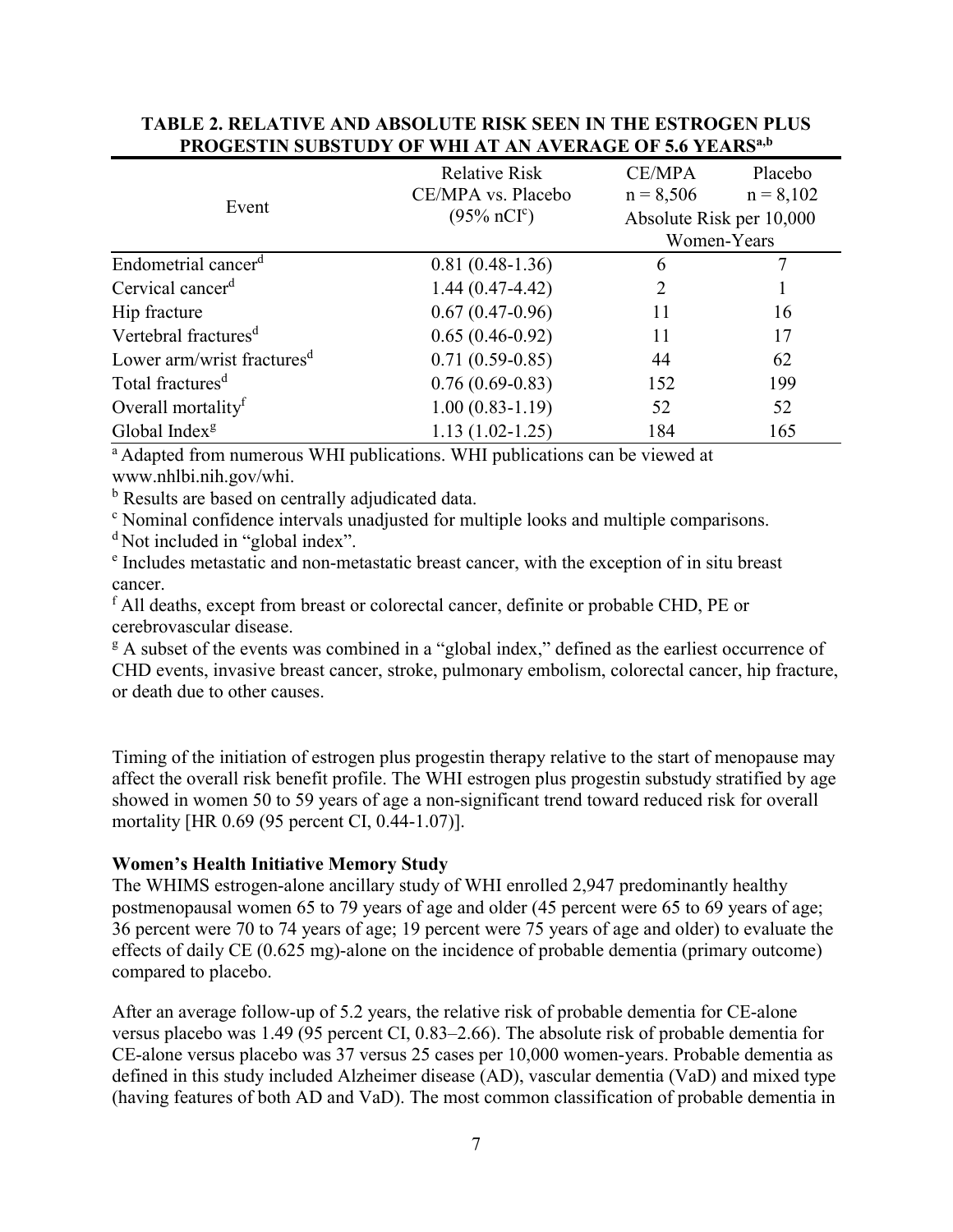the treatment group and the placebo group was AD. Since the ancillary study was conducted in women 65 to 79 years of age, it is unknown whether these findings apply to younger postmenopausal women. (See **WARNINGS, Probable Dementia** and **PRECAUTIONS, Geriatric Use**.)

The WHIMS estrogen plus progestin ancillary study enrolled 4,532 predominantly healthy postmenopausal women 65 years of age and older (47 percent were 65 to 69 years of age; 35 percent were 70 to 74 years of age; 18 percent were 75 years of age and older) to evaluate the effects of daily CE (0.625 mg) plus MPA (2.5 mg) on the incidence of probable dementia (primary outcome) compared to placebo.

After an average follow-up of 4 years, the relative risk of probable dementia for CE plus MPA was 2.05 (95 percent CI, 1.21–3.48). The absolute risk of probable dementia for CE plus MPA versus placebo was 45 versus 22 per 10,000 women-years. Probable dementia as defined in this study included AD, VaD and mixed type (having features of both AD and VaD). The most common classification of probable dementia in the treatment group and the placebo group was AD. Since the ancillary study was conducted in women 65 to 79 years of age, it is unknown whether these findings apply to younger postmenopausal women. (See **WARNINGS, Probable Dementia** and **PRECAUTIONS, Geriatric Use**.)

When data from the two populations were pooled as planned in the WHIMS protocol, the reported overall relative risk for probable dementia was 1.76 (95 percent CI, 1.19-2.60). Differences between groups became apparent in the first year of treatment. It is unknown whether these findings apply to younger postmenopausal women. (See **WARNINGS, Probable Dementia** and **PRECAUTIONS, Geriatric Use**.)

#### **INDICATIONS AND USAGE**

Premarin Intravenous (conjugated estrogens, USP) for injection is indicated in the treatment of abnormal uterine bleeding due to hormonal imbalance in the absence of organic pathology.

Premarin Intravenous is indicated for short-term use only, to provide a rapid and temporary increase in estrogen levels.

## **CONTRAINDICATIONS**

Premarin Intravenous therapy should not be used in individuals with any of the following conditions:

- 1. Undiagnosed abnormal genital bleeding.
- 2. Known, suspected, or history of breast cancer.
- 3. Known or suspected estrogen-dependent neoplasia.
- 4. Active DVT, PE or a history of these conditions.

5. Active arterial thromboembolic disease (for example, stroke and MI) or a history of these conditions.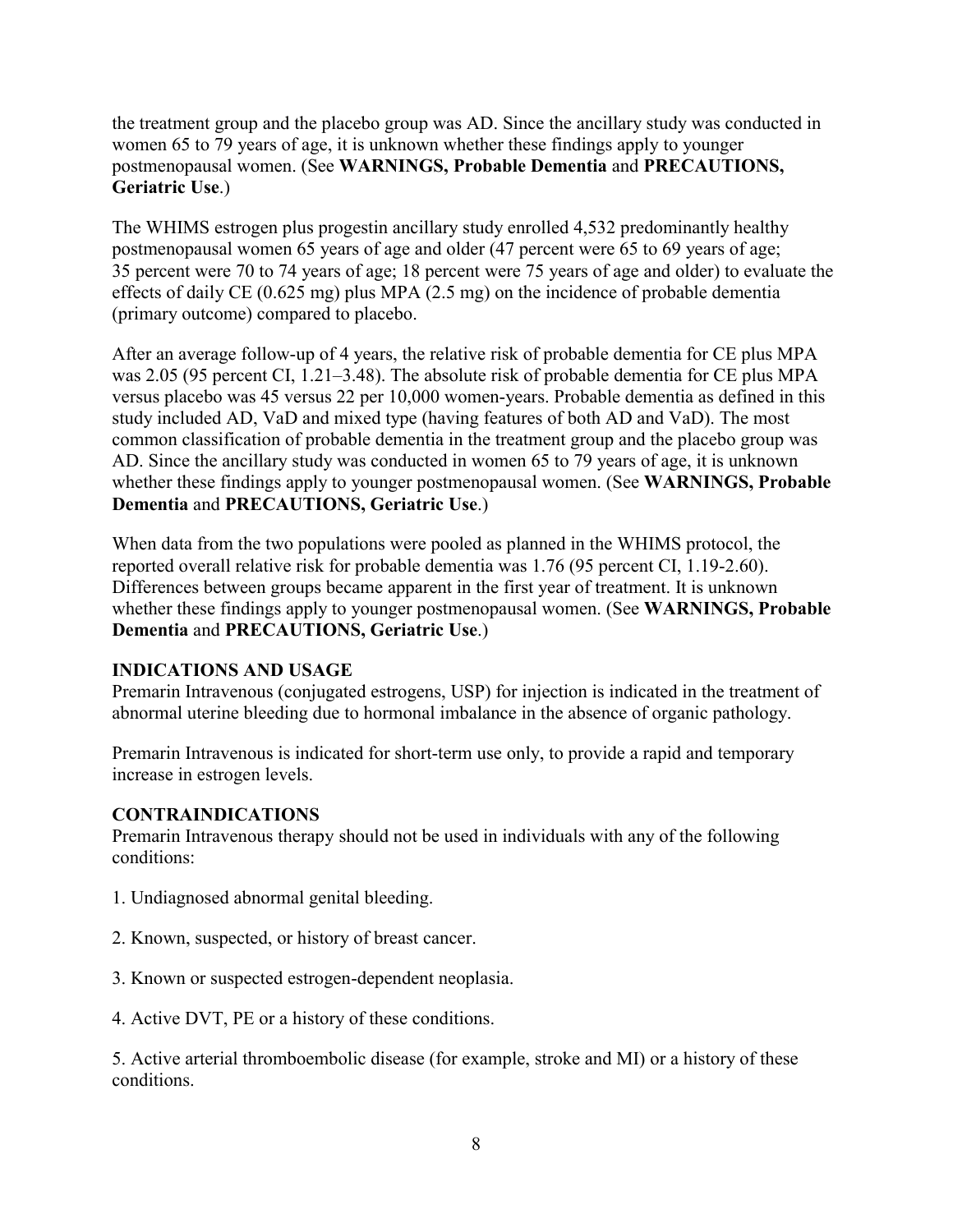6. Known anaphylactic reaction and angioedema to Premarin Intravenous therapy.

7. Known liver dysfunction or disease.

8. Known protein C, protein S, or antithrombin deficiency or other known thrombophilic disorders.

9. Known or suspected pregnancy.

#### **WARNINGS**  See **BOXED WARNINGS**.

Premarin Intravenous for injection is indicated for short-term use. However, warnings, precautions and adverse reactions associated with oral Premarin treatment should be taken into account.

#### **1. Cardiovascular Disorders**

An increased risk of stroke and DVT has been reported with estrogen-alone therapy.

An increased risk of PE, DVT, stroke, and MI has been reported with estrogen plus progestin therapy.

Should any of these events occur or be suspected, estrogen with or without progestin therapy should be discontinued immediately.

Risk factors for arterial vascular disease (for example, hypertension, diabetes mellitus, tobacco use, hypercholesterolemia, and obesity) and/or venous thromboembolism (VTE) (for example, personal history or family history of VTE, obesity, and systemic lupus erythematosus) should be managed appropriately.

#### a. Stroke

In the WHI estrogen-alone substudy, a statistically significant increased risk of stroke was reported in women 50 to 79 years of age receiving daily CE (0.625 mg)-alone compared to women in the same age group receiving placebo (45 versus 33 per 10,000 women-years). (See **CLINICAL STUDIES**.) The increase in risk was demonstrated in year 1 and persisted. Should a stroke occur or be suspected, estrogen-alone therapy should be discontinued immediately.

Subgroup analyses of women 50 to 59 years of age suggest no increased risk of stroke for those women receiving CE (0.625 mg)-alone versus those receiving placebo (18 versus 21 per 10,000 women-years).

In the WHI estrogen plus progestin substudy, a statistically significant increased risk of stroke was reported in women 50 to 79 years of age receiving daily CE (0.625 mg) plus MPA (2.5 mg) compared to women in the same age group receiving placebo (33 versus 25 per 10,000 women-years). (See **CLINICAL STUDIES**.) The increase in risk was demonstrated after the first year and persisted. Should a stroke occur or be suspected, estrogen plus progestin therapy should be discontinued immediately.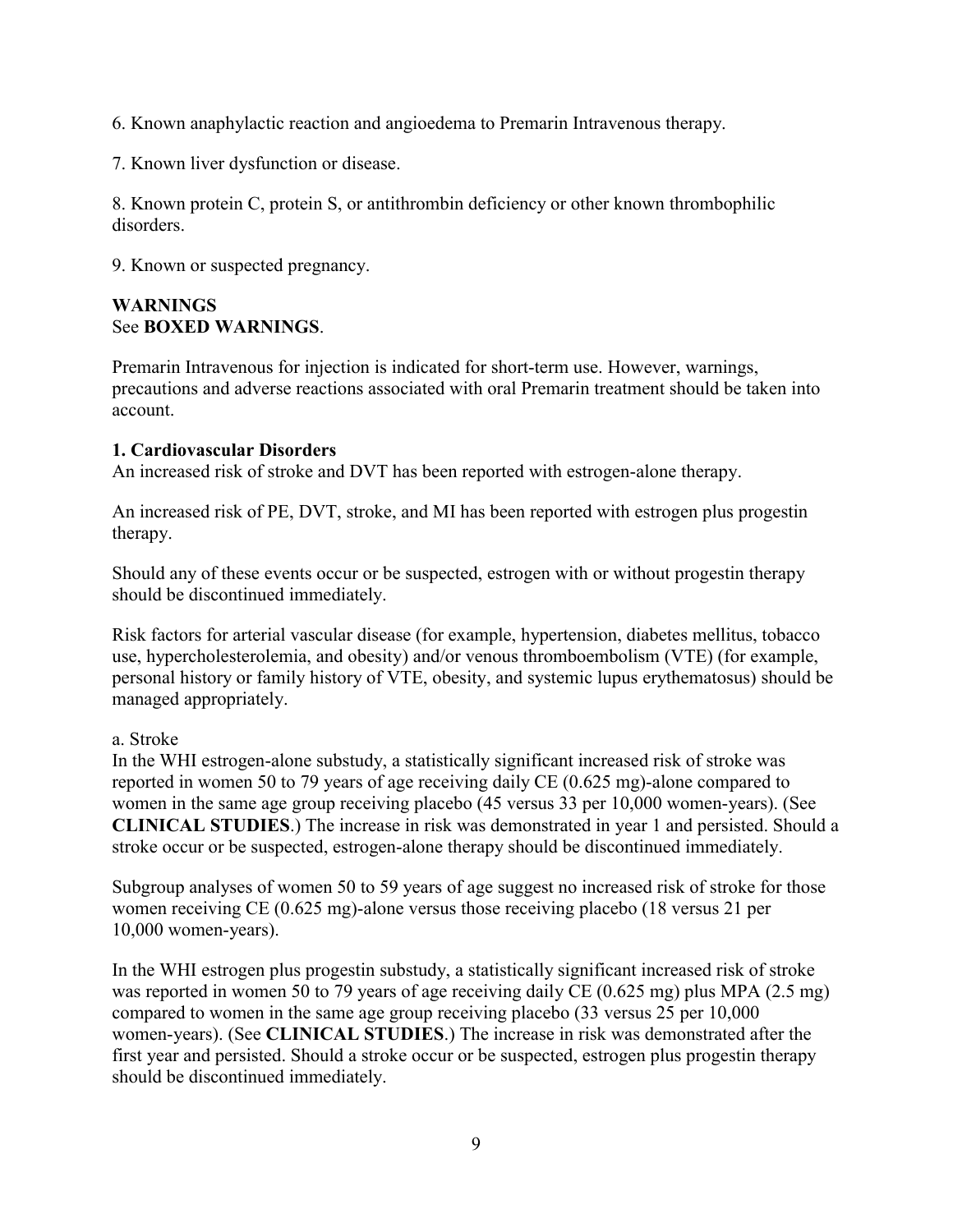#### b. Coronary heart disease

In the WHI estrogen-alone substudy, no overall effect on CHD events (defined as nonfatal MI, silent MI, or CHD death) was reported in women receiving estrogen-alone compared to placebo. (See **CLINICAL STUDIES**.)

In the WHI estrogen plus progestin substudy, there was a non-statistically significant increased risk of CHD events reported in women receiving daily CE (0.625 mg) plus MPA (2.5 mg) compared to women receiving placebo (41 versus 34 per 10,000 women-years). An increase in relative risk was demonstrated in year 1, and a trend toward decreasing relative risk was reported in years 2 through 5.

In postmenopausal women with documented heart disease ( $n = 2,763$ , average 66.7 years of age), in a controlled clinical trial of secondary prevention of cardiovascular disease (Heart and Estrogen/Progestin Replacement Study; HERS), treatment with daily CE 0.625 mg/MPA 2.5 mg demonstrated no cardiovascular benefit. During an average follow-up of 4.1 years, treatment with CE plus MPA did not reduce the overall rate of CHD events in postmenopausal women with established coronary heart disease. There were more CHD events in the CE plus MPA-treated group than in the placebo group in year one, but not during the subsequent years. Two thousand three hundred and twenty-one (2,321) women from the original HERS trial agreed to participate in an open-label extension of HERS, HERS II. Average follow-up in HERS II was an additional 2.7 years, for a total of 6.8 years overall. Rates of CHD events were comparable among women in the CE plus MPA group and the placebo group in the HERS, the HERS II, and overall.

#### c. Venous thromboembolism

In the WHI estrogen-alone substudy, the risk of VTE (DVT and PE), was increased for women receiving daily CE (0.625 mg)-alone compared to placebo (30 versus 22 per 10,000 women-years), although only the increased risk of DVT reached statistical significance (23 versus 15 per 10,000 women-years). The increase in VTE risk was demonstrated during the first 2 years. (See **CLINICAL STUDIES**.) Should a VTE occur or be suspected, estrogen-alone therapy should be discontinued immediately.

In the WHI estrogen plus progestin substudy, a statistically significant 2-fold greater rate of VTE was reported in women receiving daily CE (0.625 mg) plus MPA (2.5 mg) compared to women receiving placebo (35 versus 17 per 10,000 women-years). Statistically significant increases in risk for both DVT (26 versus 13 per 10,000 women-years) and PE (18 versus 8 per 10,000 women-years) were also demonstrated. The increase in VTE risk was demonstrated during the first year and persisted. (See **CLINICAL STUDIES**.) Should a VTE occur or be suspected, estrogen plus progestin therapy should be discontinued immediately.

#### **2. Malignant Neoplasms**

#### a. Endometrial cancer

An increased risk of endometrial cancer has been reported with the use of unopposed estrogen therapy in women with a uterus. The reported endometrial cancer risk among unopposed estrogen users is about 2 to 12 times greater than in non-users, and appears dependent on duration of treatment and on estrogen dose. Most studies show no significant increased risk associated with use of estrogens for less than 1 year. The greatest risk appears associated with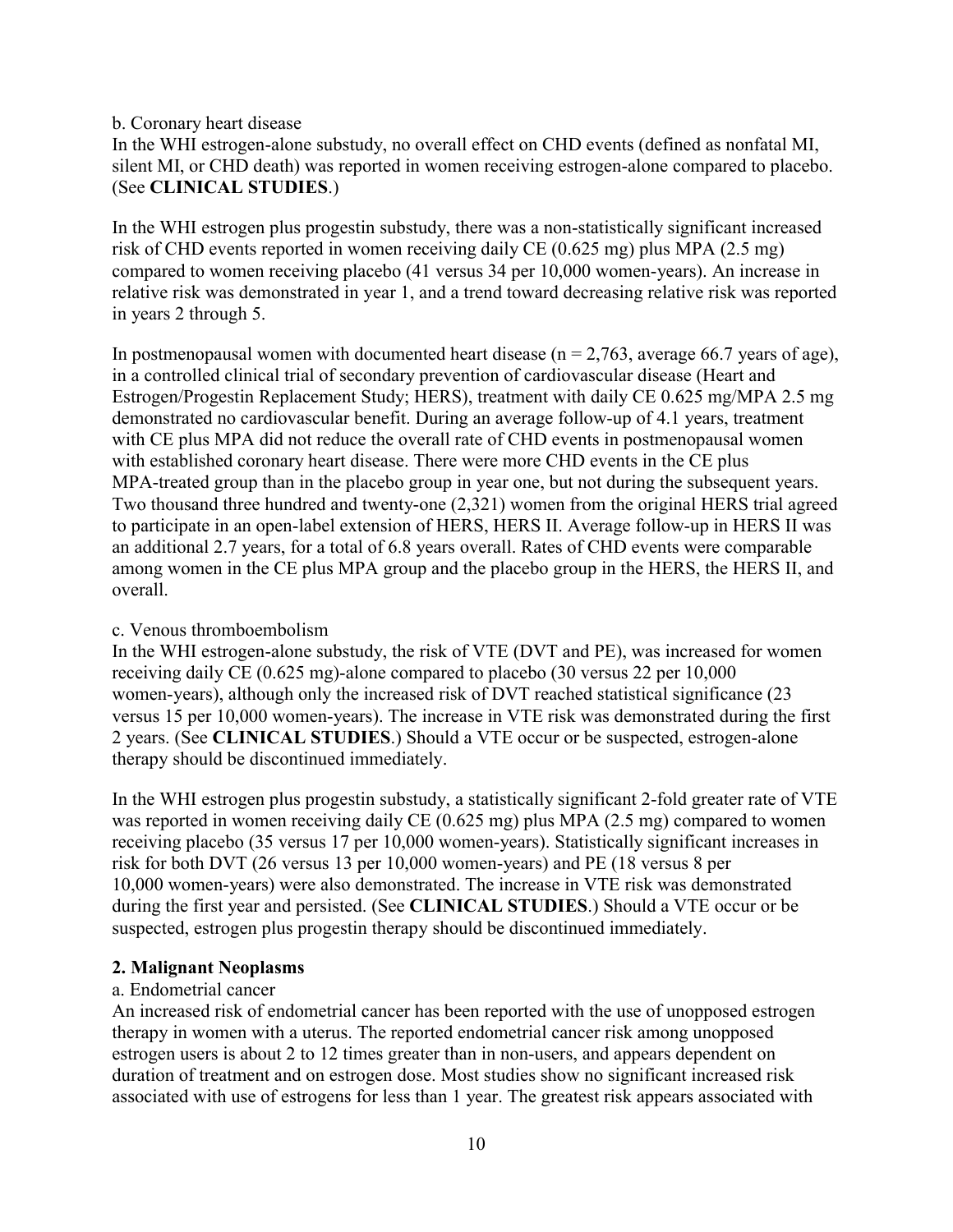prolonged use, with increased risks of 15- to 24-fold for 5 to 10 years or more and this risk has been shown to persist for at least 8 to 15 years after estrogen therapy is discontinued.

### b. Breast cancer

The most important randomized clinical trial providing information about breast cancer in estrogen-alone users is the WHI substudy of daily CE (0.625 mg)-alone. In the WHI estrogen-alone substudy, after an average follow-up of 7.1 years, daily CE (0.625 mg)-alone was not associated with an increased risk of invasive breast cancer (relative risk [RR] 0.80). (See **CLINICAL STUDIES.**)

The most important randomized clinical trial providing information about breast cancer in estrogen plus progestin users is the WHI substudy of daily CE (0.625 mg) plus MPA (2.5 mg). After a mean follow-up of 5.6 years, the estrogen plus progestin substudy reported an increased risk of invasive breast cancer in women who took daily CE plus MPA. In this substudy, prior use of estrogen-alone or estrogen plus progestin therapy was reported by 26 percent of the women. The relative risk of invasive breast cancer was 1.24, and the absolute risk was 41 versus 33 cases per 10,000 women-years, for CE plus MPA compared with placebo, respectively. Among women who reported prior use of hormone therapy, the relative risk of invasive breast cancer was 1.86, and the absolute risk was 46 versus 25 cases per 10,000 women-years, for CE plus MPA compared with placebo. Among women who reported no prior use of hormone therapy, the relative risk of invasive breast cancer was 1.09, and the absolute risk was 40 versus 36 cases per 10,000 women-years for CE plus MPA compared with placebo. In the same substudy, invasive breast cancers were larger, were more likely to be node positive, and were diagnosed at a more advanced stage in the CE (0.625 mg) plus MPA (2.5 mg) group compared with the placebo group. Metastatic disease was rare, with no apparent difference between the two groups. Other prognostic factors, such as histologic subtype, grade and hormone receptor status did not differ between the groups. (See **CLINICAL STUDIES**.)

Consistent with the WHI clinical trial, observational studies have also reported an increased risk of breast cancer for estrogen plus progestin therapy, and a smaller increased risk for estrogen-alone therapy, after several years of use. The risk increased with duration of use, and appeared to return to baseline over about 5 years after stopping treatment (only the observational studies have substantial data on risk after stopping). Observational studies also suggest that the risk of breast cancer was greater, and became apparent earlier, with estrogen plus progestin therapy as compared to estrogen-alone therapy. However, these studies have not found significant variation in the risk of breast cancer among different estrogen plus progestin combinations, doses, or routes of administration.

The use of estrogen-alone and estrogen plus progestin has been reported to result in an increase in abnormal mammograms requiring further evaluation.

All women should receive yearly breast examinations by a healthcare provider and perform monthly breast self-examinations. In addition, mammography examinations should be scheduled based on patient age, risk factors, and prior mammogram results.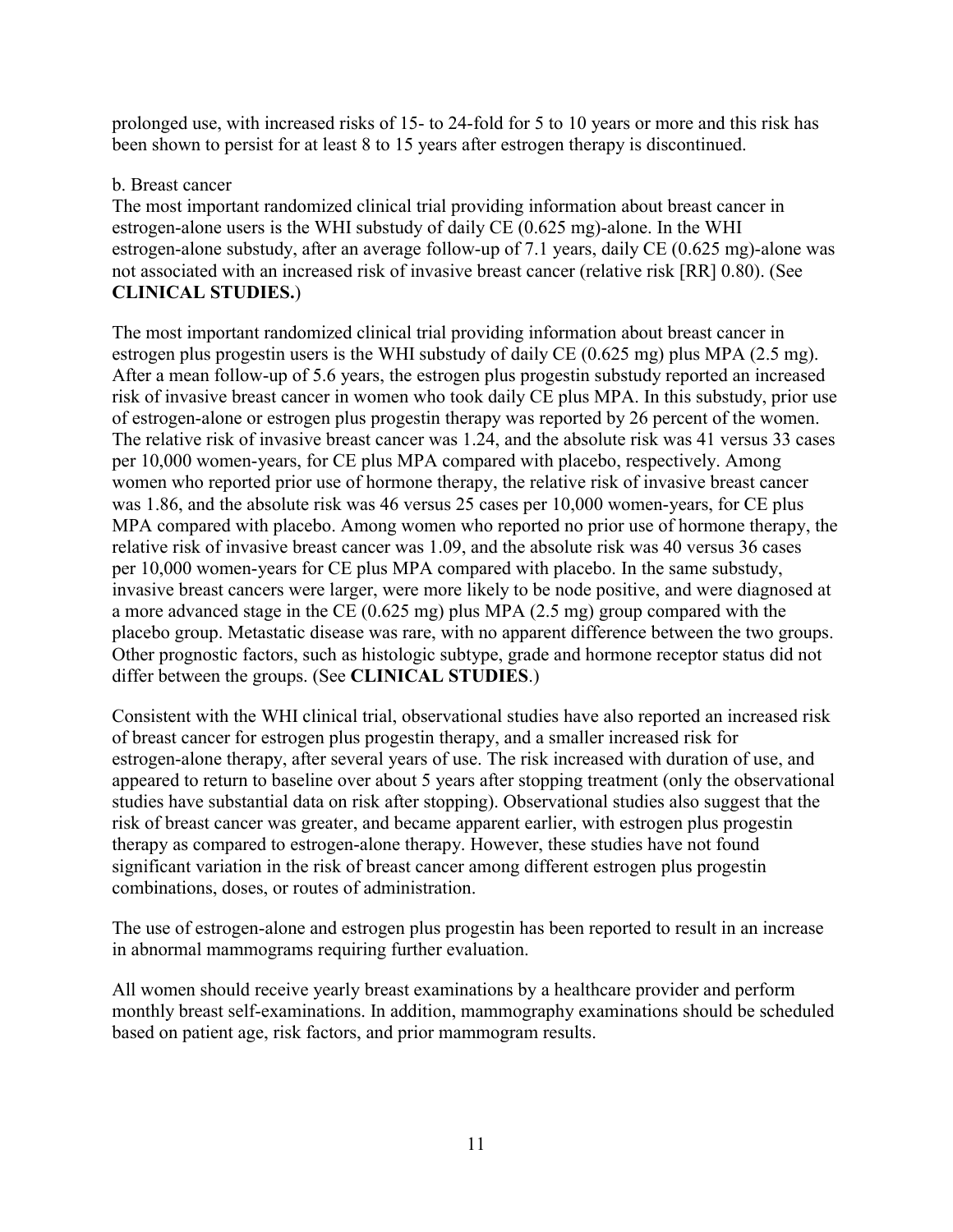#### c. Ovarian cancer

The WHI estrogen plus progestin substudy reported a statistically non-significant increased risk of ovarian cancer. After an average follow-up of 5.6 years, the relative risk for ovarian cancer for CE plus MPA versus placebo was 1.58 (95 percent CI,  $0.77 - 3.24$ ). The absolute risk for CE plus MPA versus placebo was 4 versus 3 cases per 10,000 women-years.

A meta-analysis of 17 prospective and 35 retrospective epidemiology studies found that women who used hormonal therapy for menopausal symptoms had an increased risk for ovarian cancer. The primary analysis, using case-control comparisons, included 12,110 cancer cases from the 17 prospective studies. The relative risks associated with current use of hormonal therapy was 1.41 (95% confidence interval [CI] 1.32 to 1.50); there was no difference in the risk estimates by duration of the exposure (less than 5 years [median of 3 years] vs. greater than 5 years [median of 10 years] of use before the cancer diagnosis). The relative risk associated with combined current and recent use (discontinued use within 5 years before cancer diagnosis) was 1.37 (95% CI 1.27-1.48), and the elevated risk was significant for both estrogen-alone and estrogen plus progestin products. The exact duration of hormone therapy use associated with an increased risk of ovarian cancer, however, is unknown.

#### **3. Probable Dementia**

In the WHIMS estrogen-alone ancillary study of WHI, a population of 2,947 hysterectomized women 65 to 79 years of age was randomized to daily CE (0.625 mg)-alone or placebo.

After an average follow-up of 5.2 years, 28 women in the estrogen-alone group and 19 women in the placebo group were diagnosed with probable dementia. The relative risk of probable dementia for CE-alone versus placebo was 1.49 (95 percent CI, 0.83-2.66). The absolute risk of probable dementia for CE-alone versus placebo was 37 versus 25 cases per 10,000 women-years. (See **CLINICAL STUDIES** and **PRECAUTIONS, Geriatric Use**.)

In the WHIMS estrogen plus progestin ancillary study of WHI, a population of 4,532 postmenopausal women 65 to 79 years of age was randomized to daily CE (0.625 mg) plus MPA (2.5 mg) or placebo.

After an average follow-up of 4 years, 40 women in the CE plus MPA group and 21 women in the placebo group were diagnosed with probable dementia. The relative risk of probable dementia for CE plus MPA versus placebo was 2.05 (95 percent CI 1.21-3.48). The absolute risk of probable dementia for CE plus MPA versus placebo was 45 versus 22 cases per 10,000 women-years. (See **CLINICAL STUDIES** and **PRECAUTIONS, Geriatric Use**.)

When data from the two populations in the WHIMS estrogen-alone and estrogen plus progestin ancillary studies were pooled as planned in the WHIMS protocol, the reported overall relative risk for probable dementia was 1.76 (95 percent CI, 1.19-2.60). Since both substudies were conducted in women 65 to 79 years of age, it is unknown whether these findings apply to younger postmenopausal women. (See **PRECAUTIONS, Geriatric Use**.)

## <span id="page-11-0"></span>**4. Gallbladder Disease**

A 2- to 4-fold increase in the risk of gallbladder disease requiring surgery in postmenopausal women receiving postmenopausal estrogens has been reported.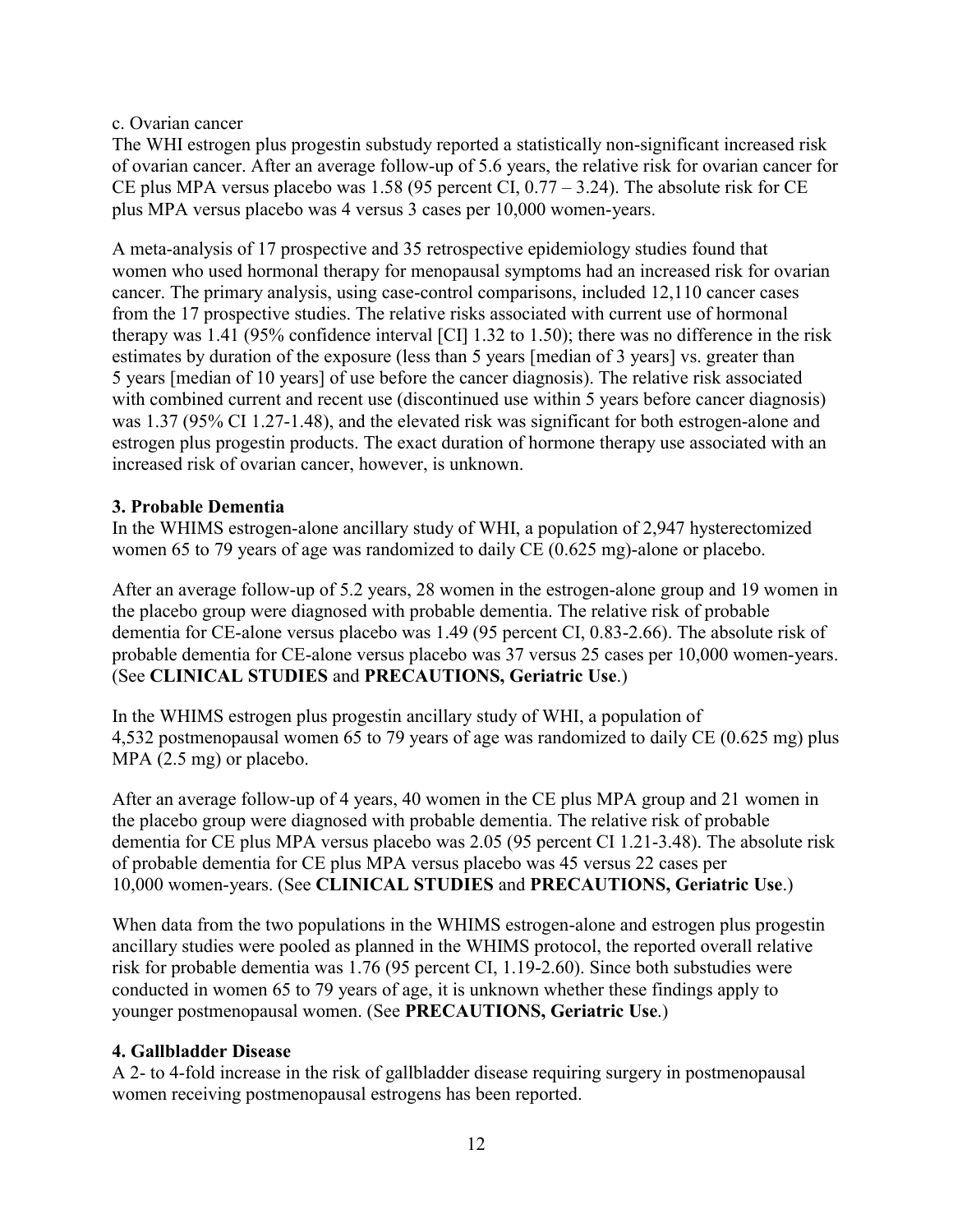## **5. Hypercalcemia**

Estrogen administration may lead to severe hypercalcemia in patients with breast cancer and bone metastases. If hypercalcemia occurs, use of the drug should be stopped and appropriate measures taken to reduce the serum calcium level.

### **6. Visual Abnormalities**

Retinal vascular thrombosis has been reported in patients receiving estrogens. Discontinue medication pending examination if there is sudden partial or complete loss of vision, or a sudden onset of proptosis, diplopia, or migraine. If examination reveals papilledema or retinal vascular lesions, estrogens should be permanently discontinued.

### **7. Anaphylactic Reaction and Angioedema**

Cases of anaphylaxis, which developed within minutes to hours after using PREMARIN Intravenous and require emergency medical management, have been reported in the postmarketing setting. Skin (hives, pruritis, swollen lips-tongue-face) and either respiratory tract (respiratory compromise) or gastrointestinal tract (abdominal pain, vomiting) involvement has been noted.

Angioedema involving the tongue, larynx, face, hands, and feet requiring medical intervention has occurred postmarketing in patients using PREMARIN Intravenous. If angioedema involves the tongue, glottis, or larynx, airway obstruction may occur. Patients who develop an anaphylactic reaction with or without angioedema after treatment with PREMARIN Intravenous should not receive PREMARIN Intravenous again.

#### **8. Hereditary Angioedema**

Exogenous estrogens may induce or exacerbate symptoms of angioedema, particularly in women with hereditary angioedema.

#### **PRECAUTIONS**

#### **A. General**

Premarin Intravenous for injection is indicated for short-term use. However, warnings, precautions and adverse reactions associated with oral Premarin treatment should be taken into account.

1. Addition of a progestin when a woman has not had a hysterectomy

Studies of the addition of a progestin for 10 or more days of a cycle of estrogen administration or daily with estrogen in a continuous regimen have reported a lowered incidence of endometrial hyperplasia than would be induced by estrogen treatment alone. Endometrial hyperplasia may be a precursor to endometrial cancer.

There are, however, possible risks which may be associated with the use of progestins with estrogens compared to estrogen-alone regimens. These include an increased risk of breast cancer.

## <span id="page-12-0"></span>2. Elevated blood pressure

In a small number of case reports, substantial increases in blood pressure have been attributed to idiosyncratic reactions to estrogens. In a large, randomized, placebo-controlled clinical trial, a generalized effect of estrogen therapy on blood pressure was not seen.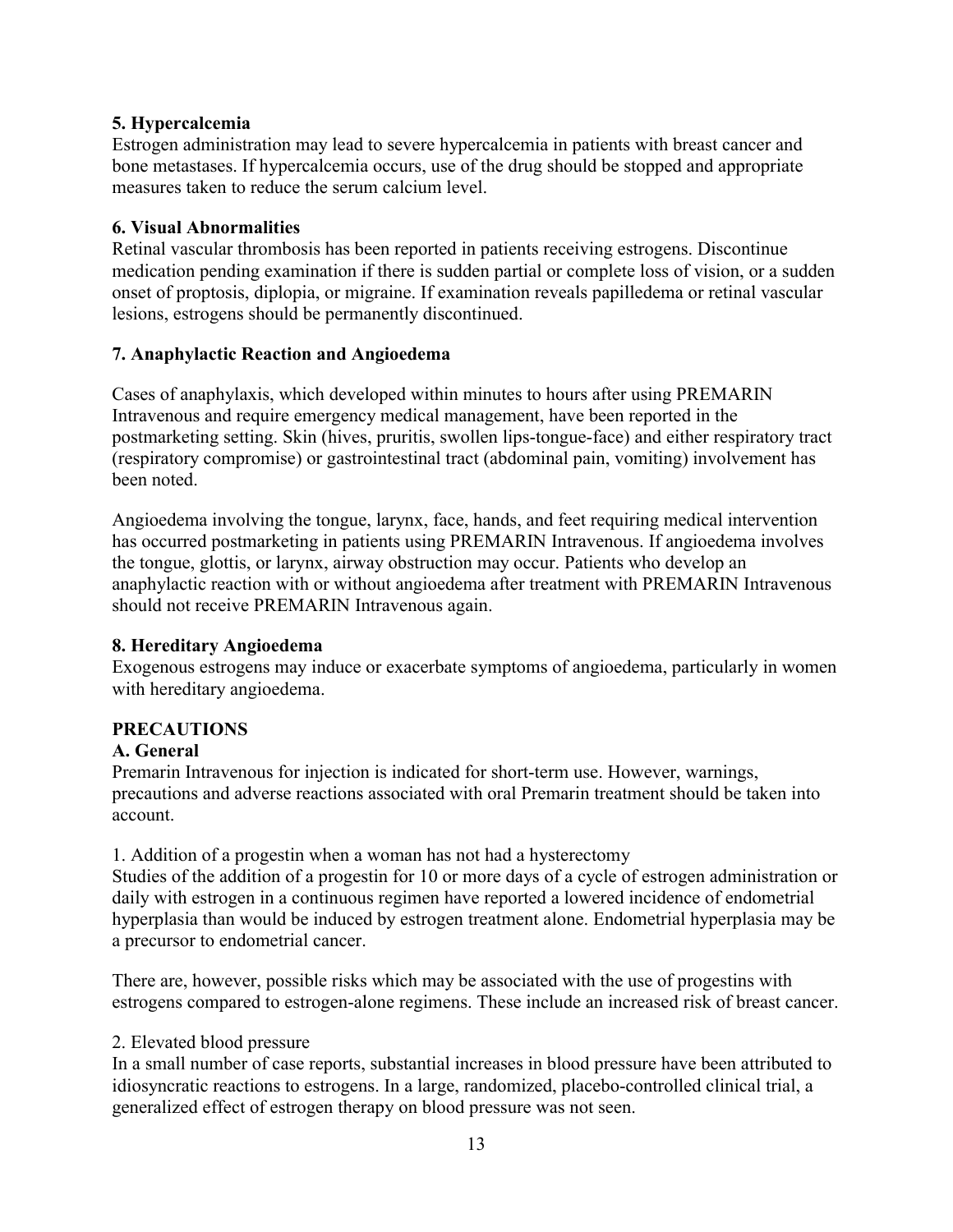### 3. Hypertriglyceridemia

In women with pre-existing hypertriglyceridemia, estrogen therapy may be associated with elevations of plasma triglycerides leading to pancreatitis. Consider discontinuation of treatment if pancreatitis occurs.

#### 4. Hepatic impairment and/or past history of cholestatic jaundice

Estrogens may be poorly metabolized in women with impaired liver function. For women with a history of cholestatic jaundice associated with past estrogen use or with pregnancy, caution should be exercised, and in the case of recurrence, medication should be discontinued.

#### 5. Hypothyroidism

Estrogen administration leads to increased thyroid-binding globulin (TBG) levels. Women with normal thyroid function can compensate for the increased TBG by making more thyroid hormone, thus maintaining free  $T_4$  and  $T_3$  serum concentrations in the normal range. Women dependent on thyroid hormone replacement therapy who are also receiving estrogens may require increased doses of their thyroid replacement therapy. These women should have their thyroid function monitored in order to maintain their free thyroid hormone levels in an acceptable range.

### 6. Fluid retention

Estrogens may cause some degree of fluid retention. Women with conditions that might be influenced by this factor, such as a cardiac or renal dysfunction, warrant careful observation when estrogens are prescribed.

## 7. Hypocalcemia

Estrogen therapy should be used with caution in individuals with hypoparathyroidism as estrogen-induced hypocalcemia may occur.

## 8. Exacerbation of endometriosis

A few cases of malignant transformation of residual endometrial implants have been reported in women treated post-hysterectomy with estrogen-alone therapy. For women known to have residual endometriosis post-hysterectomy, the addition of progestin should be considered.

#### 9. Exacerbation of other conditions

Estrogen therapy may cause an exacerbation of asthma, diabetes mellitus, epilepsy, migraine, porphyria, systemic lupus erythematosus, and hepatic hemangiomas and should be used with caution in women with these conditions.

## **B. Patient Information**

Physicians are advised to discuss the contents of the **PATIENT INFORMATION** leaflet with patients who are being treated with Premarin Intravenous.

#### **C. Laboratory Tests**

Estrogen administration should be guided by clinical response at the lowest dose, rather than laboratory monitoring.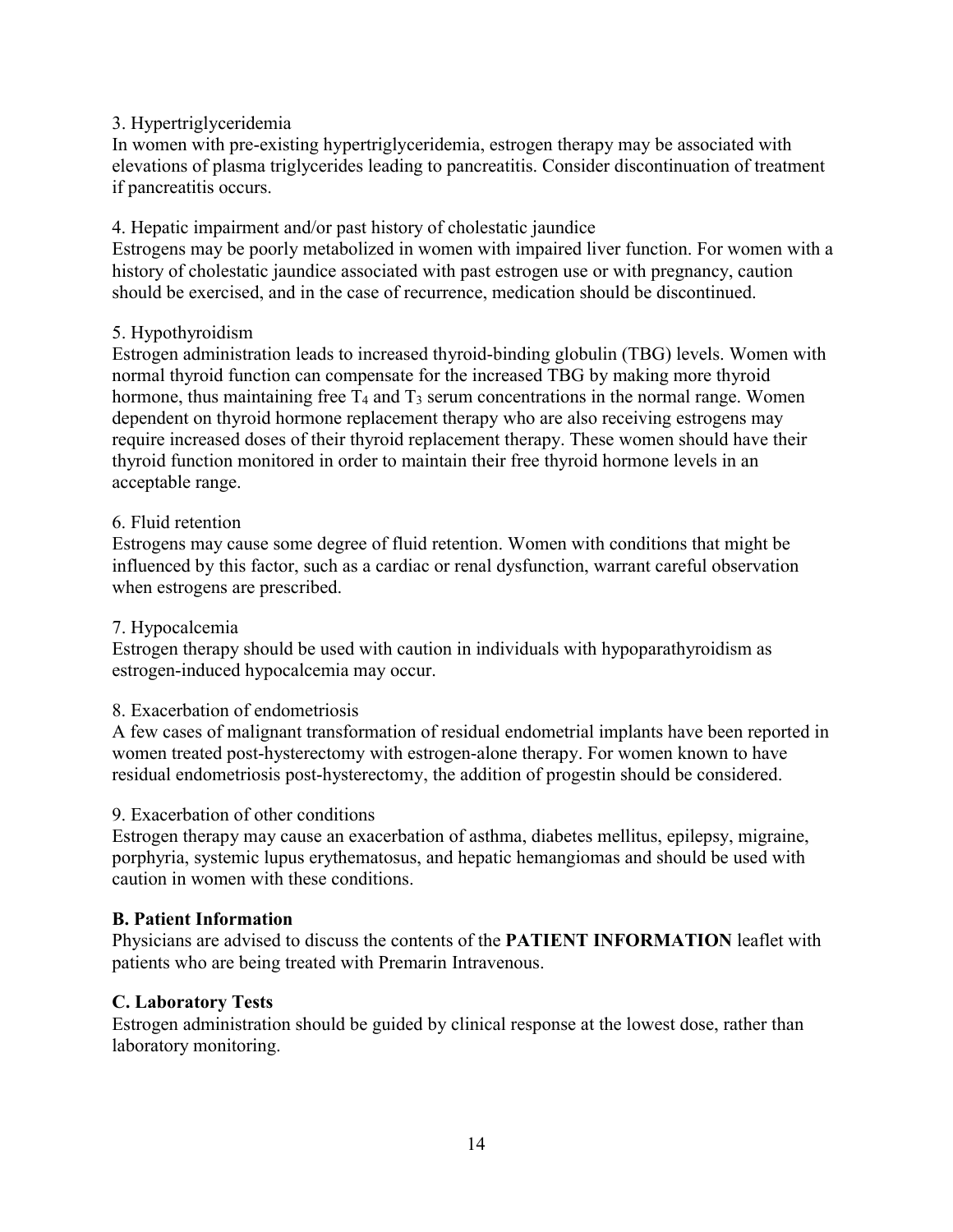## **D. Drug-Laboratory Test Interactions**

1. Accelerated prothrombin time, partial thromboplastin time, and platelet aggregation time; increased platelet count; increased factors II, VII antigen, VIII antigen, VIII coagulant activity, IX, X, XII, VII-X complex, II-VII-X complex, and beta-thromboglobulin; decreased levels of anti-factor Xa and antithrombin III, decreased antithrombin III activity; increased levels of fibrinogen and fibrinogen activity; increased plasminogen antigen and activity.

2. Increased thyroid-binding globulin (TBG) leading to increased circulating total thyroid hormone, as measured by protein-bound iodine (PBI),  $T_4$  levels (by column or by radioimmunoassay) or  $T_3$  levels by radioimmunoassay.  $T_3$  resin uptake is decreased, reflecting the elevated TBG. Free  $T_4$  and free  $T_3$  concentrations are unaltered. Patients on thyroid replacement therapy may require higher doses of thyroid hormone.

3. Other binding proteins may be elevated in serum, i.e., corticosteroid binding globulin (CBG), SHBG, leading to increased total circulating corticosteroids and sex steroids respectively. Free hormone concentrations, such as testosterone and estradiol, may be decreased. Other plasma proteins may be increased (angiotensinogen/renin substrate, alpha-1-antitrypsin, ceruloplasmin).

4. Increased plasma high-density lipoprotein (HDL) and HDL<sup>2</sup> subfraction concentrations, reduced low-density lipoprotein (LDL) cholesterol concentration, increased triglyceride levels.

5. Impaired glucose tolerance.

### **E. Carcinogenesis, Mutagenesis, and Impairment of Fertility**  (See **BOXED WARNINGS**, **WARNINGS**, and **PRECAUTIONS**.)

Long-term continuous administration of natural and synthetic estrogens in certain animal species increases the frequency of carcinomas of the breast, uterus, cervix, vagina, testis, and liver.

## **F. Pregnancy**

Premarin Intravenous should not be used during pregnancy. (See **CONTRAINDICATIONS**.)

## **G. Nursing Mothers**

Premarin Intravenous should not be used during lactation. Estrogen administration to nursing women has been shown to decrease the quantity and quality of the breast milk. Detectable amounts of estrogens have been identified in the breast milk of women receiving estrogens. Caution should be exercised when Premarin Intravenous is administered to a nursing woman.

#### **H. Pediatric Use**

Estrogen therapy has been used for the induction of puberty in adolescents with some forms of pubertal delay. Safety and effectiveness in pediatric patients have not otherwise been established.

Large and repeated doses of estrogen over an extended time period have been shown to accelerate epiphyseal closure, which could result in short adult stature if treatment is initiated before the completion of physiologic puberty in normally developing children. If estrogen is administered to patients whose bone growth is not complete, periodic monitoring of bone maturation and effects on epiphyseal centers is recommended during estrogen administration.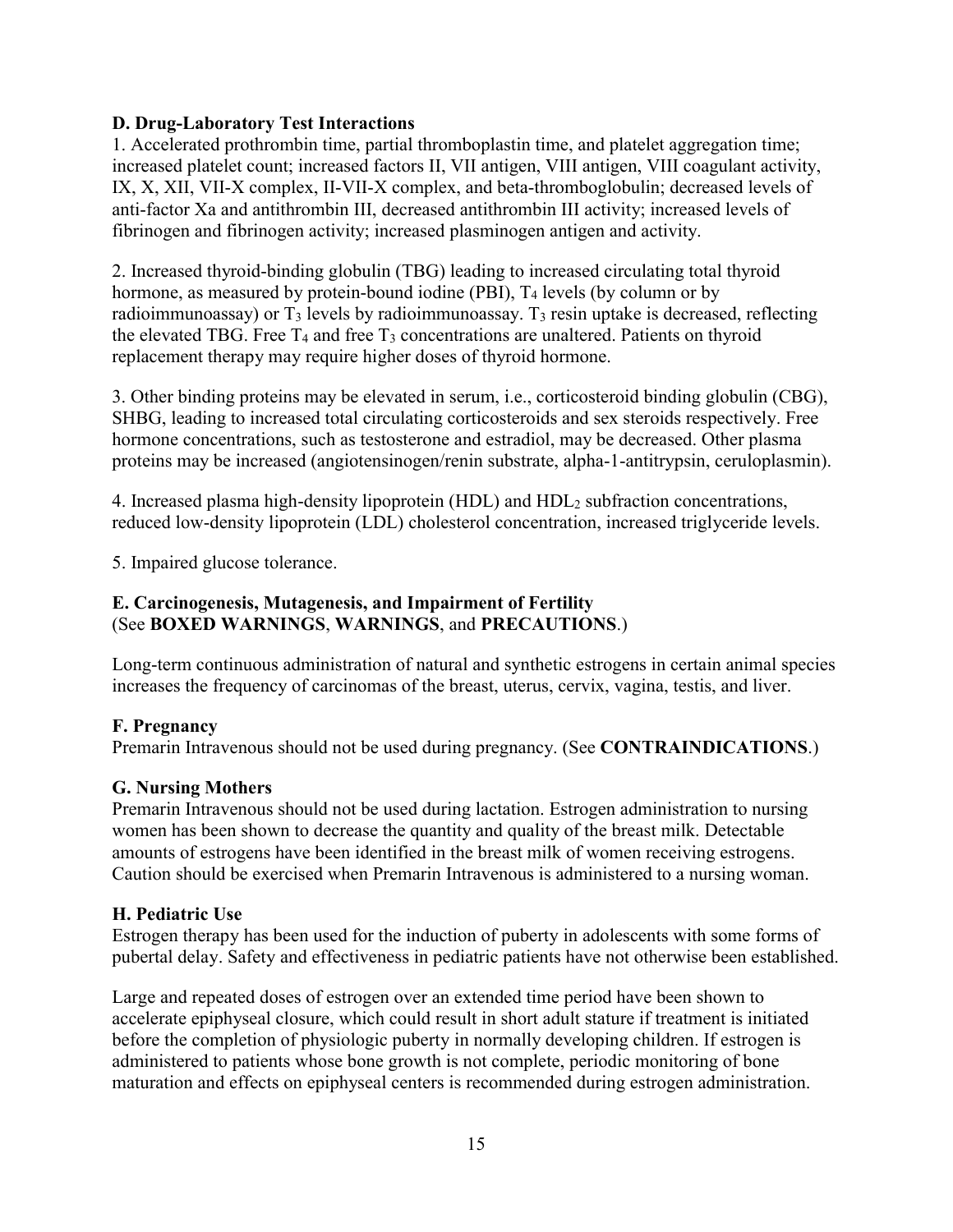Estrogen treatment of prepubertal girls also induces premature breast development and vaginal cornification, and may induce vaginal bleeding. In boys, estrogen treatment may modify the normal pubertal process and induce gynecomastia.

### **I. Geriatric Use**

There have not been sufficient numbers of geriatric patients involved in studies utilizing Premarin to determine whether those over 65 years of age differ from younger subjects in their response to Premarin.

### *The Women's Health Initiative Studies*

In the WHI estrogen-alone substudy (daily CE [0.625 mg]-alone versus placebo), there was a higher relative risk of stroke in women greater than 65 years of age. (See **CLINICAL STUDIES**.)

In the WHI estrogen plus progestin substudy (daily CE [0.625 mg] plus MPA [2.5 mg] versus placebo), there was a higher relative risk of nonfatal stroke and invasive breast cancer in women greater than 65 years of age. (See **CLINICAL STUDIES**.)

### *The Women's Health Initiative Memory Study*

In the WHIMS ancillary studies of postmenopausal women 65 to 79 years of age, there was an increased risk of developing probable dementia in women receiving estrogen-alone or estrogen plus progestin when compared to placebo. (See **CLINICAL STUDIES** and **WARNINGS, Probable Dementia**.)

Since both ancillary studies were conducted in women 65 to 79 years of age, it is unknown whether these findings apply to younger postmenopausal women. (See **CLINICAL STUDIES** and **WARNINGS, Probable Dementia**.)

### **ADVERSE REACTIONS**  See **BOXED WARNINGS**, **WARNINGS**, and **PRECAUTIONS**.

Premarin Intravenous for injection is indicated for short-term use. However, the warnings, precautions and adverse reactions associated with oral Premarin treatment should be taken into account.

The following adverse reactions have been identified during post-approval use of oral or intravenous Premarin. Because these reactions are reported voluntarily from a population of uncertain size, it is not possible to reliably estimate their frequency or establish a causal relationship to drug exposure.

#### **Genitourinary system**

 Abnormal uterine bleeding/spotting. Dysmenorrhea or pelvic pain. Increase in size of uterine leiomyomata. Vaginitis, including vaginal candidiasis. Change in amount of cervical secretion.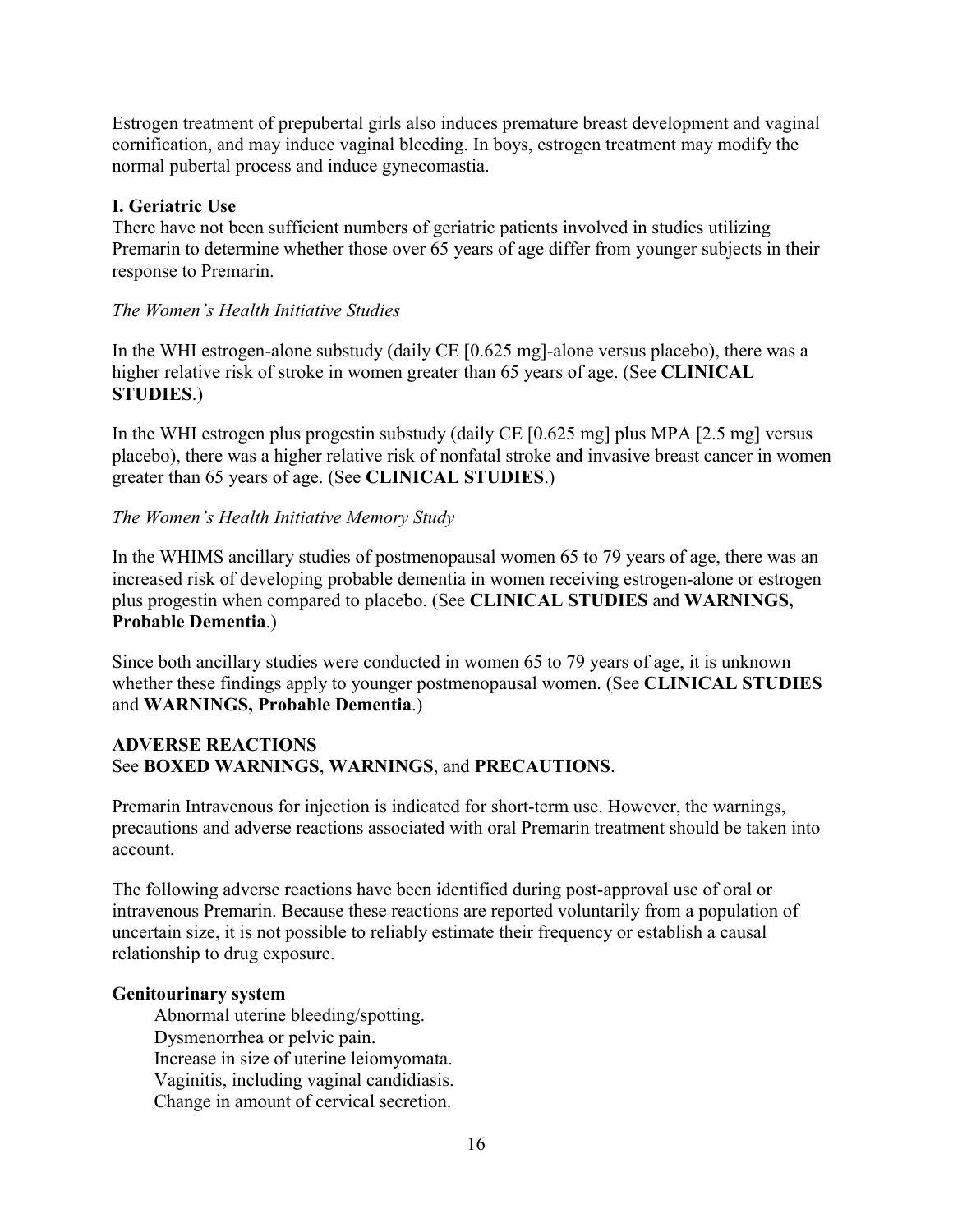Change in cervical ectropion. Ovarian cancer. Endometrial hyperplasia. Endometrial cancer.

#### **Breasts**

 Tenderness, enlargement, pain, discharge, galactorrhea. Fibrocystic breast changes. Breast cancer.

#### **Cardiovascular**

 Deep and superficial venous thrombosis. Pulmonary embolism. Thrombophlebitis. Myocardial infarction. Stroke. Increase in blood pressure.

#### **Gastrointestinal**

 Nausea, vomiting. Abdominal cramps, bloating. Cholestatic jaundice. Increased incidence of gallbladder disease. Pancreatitis. Enlargement of hepatic hemangiomas. Ischemic colitis.

#### **Skin**

 Chloasma or melasma that may persist when drug is discontinued. Erythema multiforme. Erythema nodosum. Hemorrhagic eruption. Loss of scalp hair. Hirsutism. Pruritis. Rash.

#### **Eyes**

 Retinal vascular thrombosis. Intolerance to contact lenses.

#### **Central Nervous System**

 Headache. Migraine. Dizziness. Mental depression. Exacerbation of chorea.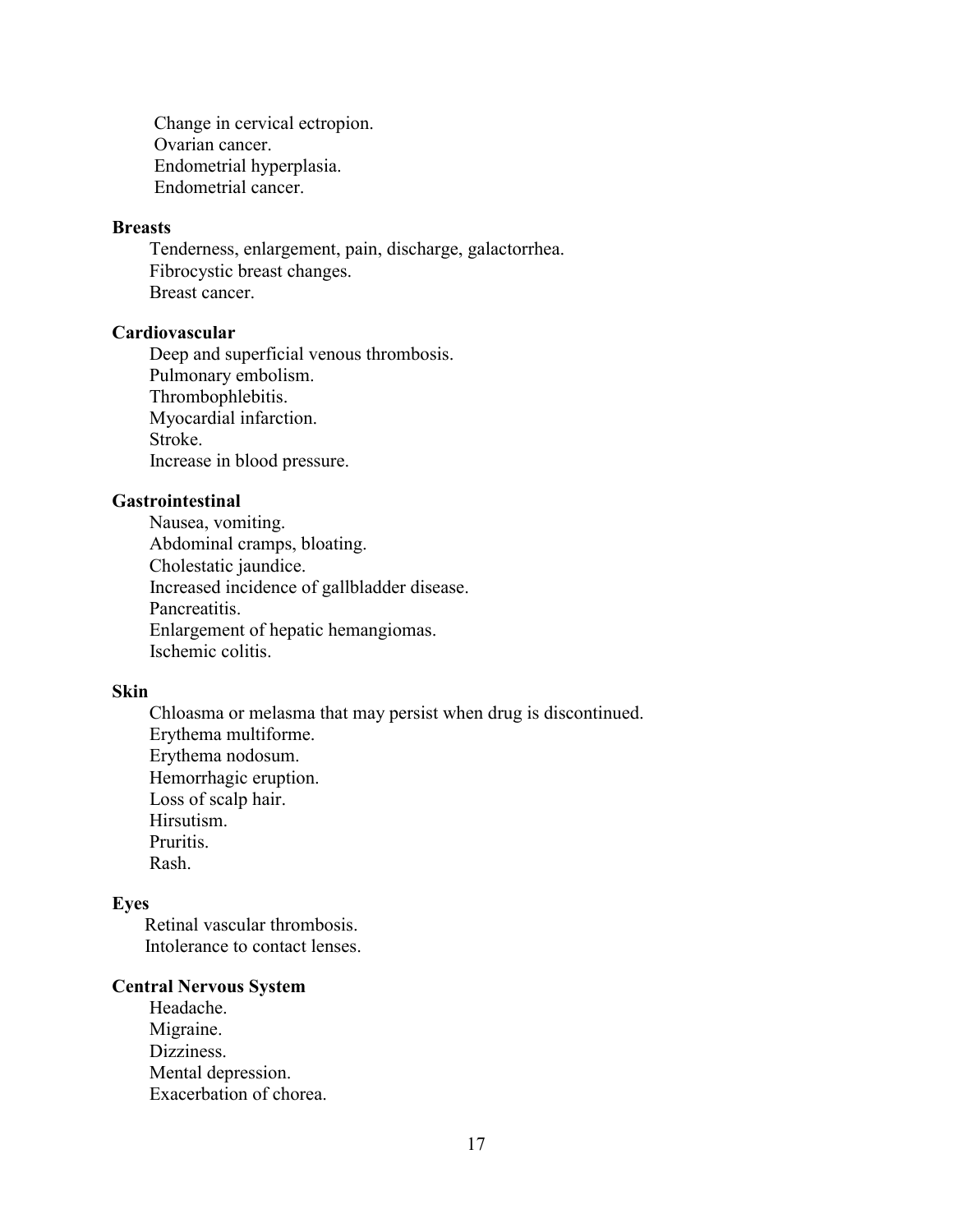Nervousness. Exacerbation of epilepsy. Dementia. Possible growth potentiation of benign meningioma.

#### **Miscellaneous**

 Increase or decrease in weight. Glucose intolerance. Aggravation of porphyria. Edema. Arthralgia. Leg cramps. Changes in libido. Urticaria. Hypocalcemia (preexisting condition). Injection site pain. Injection site edema. Phlebitis (injection site). Exacerbation of asthma. Increased triglycerides.

## **OVERDOSAGE**

Overdosage of estrogen may cause nausea, vomiting, breast tenderness, abdominal pain, drowsiness and fatigue, and withdrawal bleeding may occur in women. Treatment of overdose consists of discontinuation of Premarin therapy with institution of appropriate symptomatic care.

#### **DOSAGE AND ADMINISTRATION**

For treatment of abnormal uterine bleeding due to hormonal imbalance in the absence of organic pathology:

One 25 mg injection, intravenously or intramuscularly. Intravenous use is preferred since more rapid response can be expected from this mode of administration. Repeat in 6 to 12 hours if necessary. The use of Premarin Intravenous for injection does not preclude the advisability of other appropriate measures.

One should adhere to the usual precautionary measures governing intravenous administration. Injection should be made SLOWLY to obviate the occurrence of flushes.

Infusion of Premarin Intravenous for injection with other agents is not generally recommended. In emergencies, however, when an infusion has already been started it may be expedient to make the injection into the tubing just distal to the infusion needle. If so used, compatibility of solutions must be considered.

COMPATIBILITY OF SOLUTIONS: Premarin Intravenous is compatible with normal saline, dextrose, and invert sugar solutions. **It is not compatible with protein hydrolysate, ascorbic acid, or any solution with an acid pH.**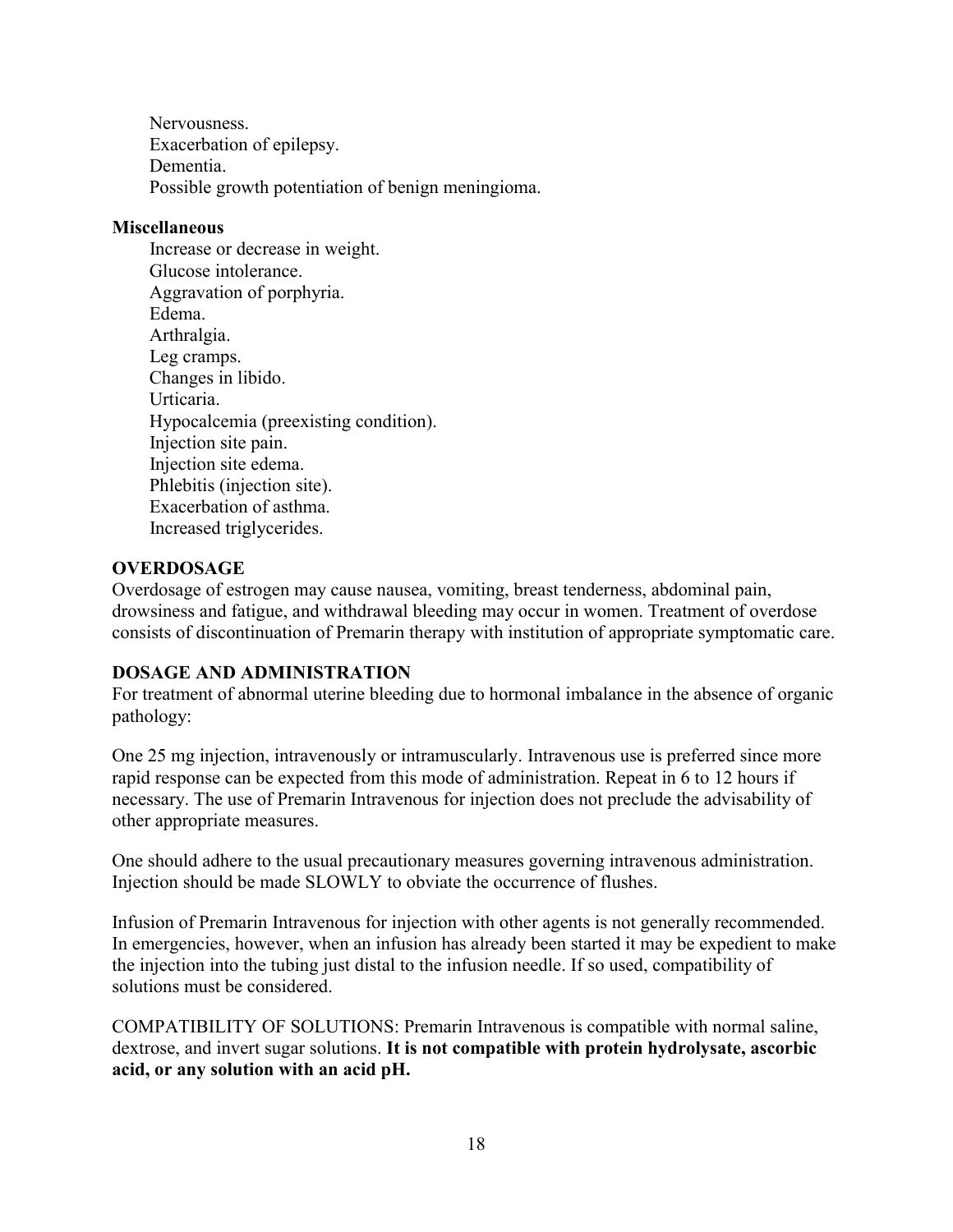#### **DIRECTIONS FOR STORAGE AND RECONSTITUTION**

STORAGE BEFORE RECONSTITUTION: Store package in refrigerator, 2° to 8°C  $(36^{\circ}$  to  $46^{\circ}$ F).

TO RECONSTITUTE: Reconstitute Premarin Intravenous with 5 mL of Sterile Water for Injection, USP. Introduce the sterile diluent slowly against the side of the vial and agitate gently. **Do not shake violently. Use immediately after reconstitution.** 

#### **HOW SUPPLIED**

NDC 0046-0749-05–Each package provides one single-dose vial containing 25 mg/vial of conjugated estrogens, USP, for injection (also lactose 200 mg, sodium citrate 12.2 mg, and simethicone 0.2 mg). The pH is adjusted with sodium hydroxide or hydrochloric acid.

Premarin Intravenous (conjugated estrogens, USP) for injection is prepared by cryodesiccation.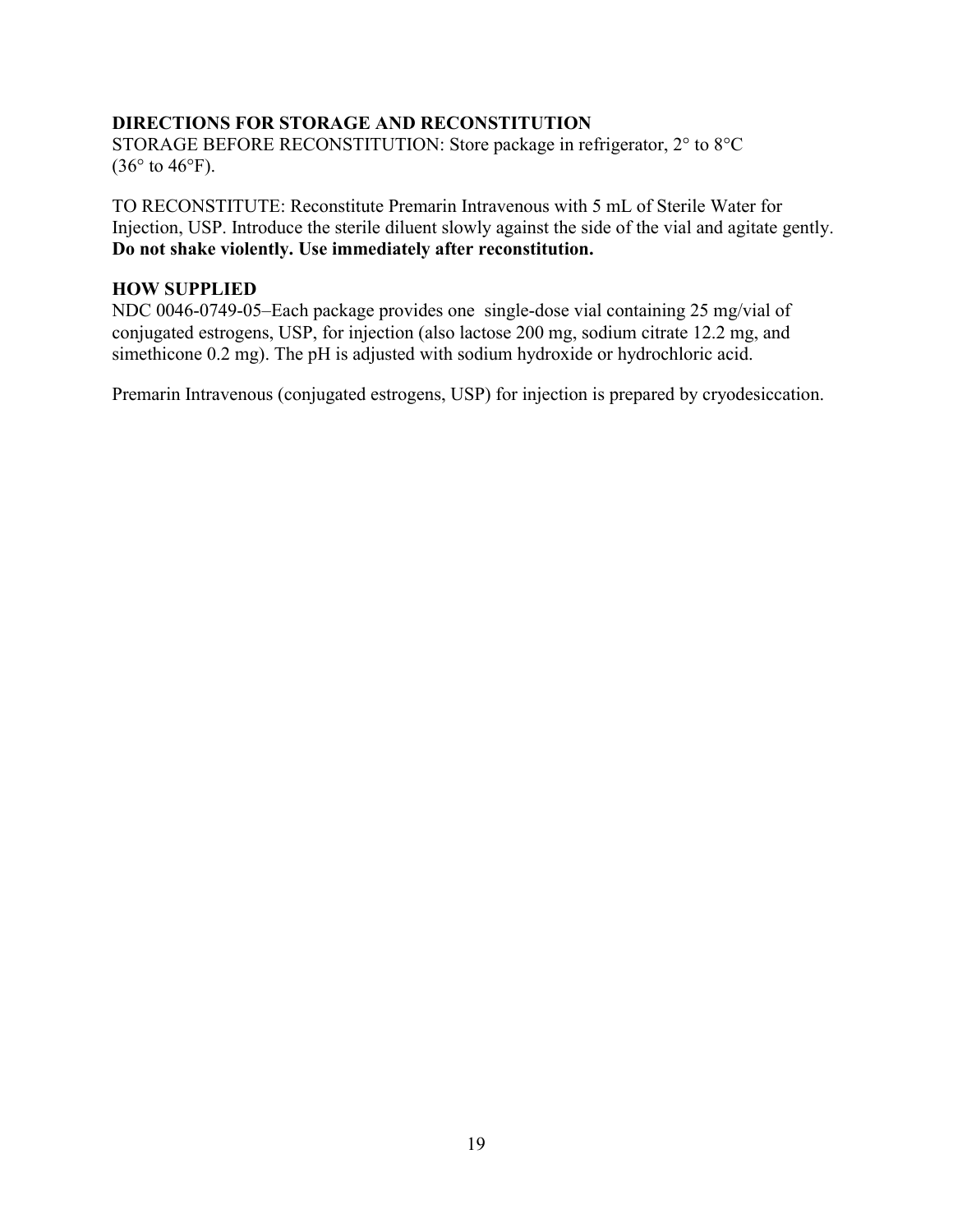# **PATIENT INFORMATION**

### **Premarin Intravenous** (conjugated estrogens, USP) for injection

Read this PATIENT INFORMATION which describes the benefit and major risks of your treatment, as well as how and when treatment should be used. This information does not take the place of talking to your healthcare provider about your medical condition or your treatment.

### **What is the most important information I should know about Premarin Intravenous (an estrogen mixture)?**

Using estrogen-alone increases your chance of getting cancer of the uterus (womb)

Report any unusual vaginal bleeding right away. Vaginal bleeding after menopause may be a warning sign of cancer of the uterus (womb). Your healthcare provider should check any unusual vaginal bleeding to find out the cause.

- Do not use estrogen-alone to prevent heart disease, heart attacks, strokes, or dementia (decline in brain function)
- Using estrogen-alone may increase your chances of getting stroke or blood clots
- Using estrogen-alone may increase your chance of getting dementia, based on a study of women 65 years of age or older
- Do not use estrogens with progestins to prevent heart disease, heart attacks, strokes or dementia
- Using estrogens with progestins may increase your chances of getting heart attacks, strokes, breast cancer, or blood clots
- Using estrogens with progestins may increase your chance of getting dementia, based on a study of women 65 years of age or older
- You and your healthcare provider should talk regularly about whether you still need treatment with estrogens

#### **What is Premarin Intravenous?**

Premarin Intravenous is a medicine that contains a mixture of estrogen hormones.

#### **Premarin Intravenous is used to:**

 Treat certain types of abnormal uterine bleeding due to hormonal imbalance when your doctor has found no other cause of bleeding

## **Who should not use Premarin Intravenous?**

Premarin Intravenous should not be used if you: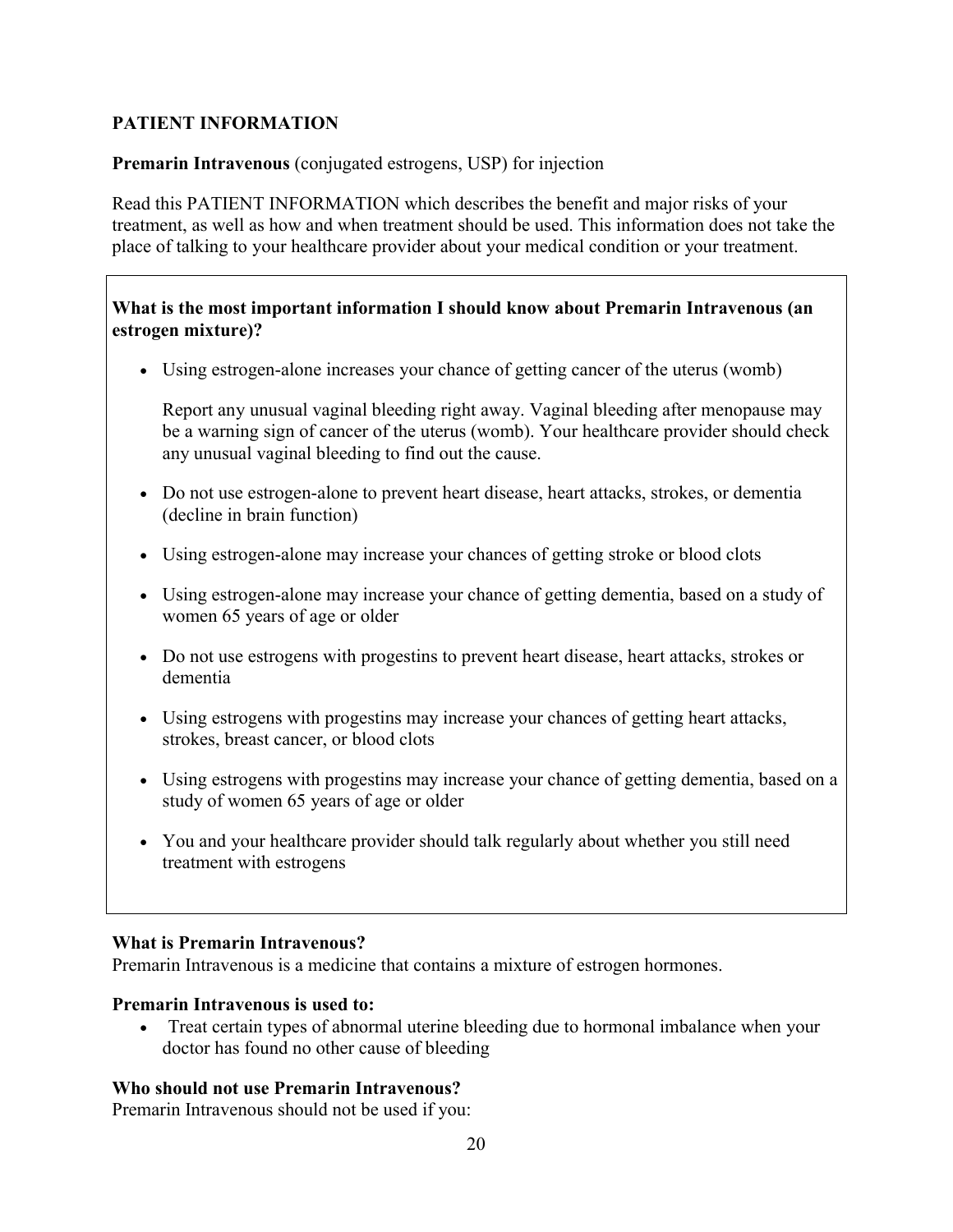- **Have unusual vaginal bleeding that has not been evaluated by your healthcare provider**
- **Currently have or have had certain cancers**

Estrogens may increase the chance of getting certain types of cancers, including cancer of the breast or uterus. If you have or have had cancer, talk with your healthcare provider about whether you should use Premarin Intravenous.

- **Had a stroke or heart attack**
- **Currently have or have had blood clots**
- **Currently have or have had liver problems**
- **Have been diagnosed with a bleeding disorder**
- **Are allergic to Premarin Intravenous or any of its ingredients**

See the list of ingredients in Premarin Intravenous at the end of this leaflet.

**Think you may be pregnant**

# **Tell your healthcare provider:**

- **If you are breast feeding**
	- The hormones in Premarin Intravenous can pass into your breast milk.
- **About all of your medical problems**

Your healthcare provider may need to check you more carefully if you have certain conditions, such as asthma (wheezing), epilepsy (seizures), diabetes, migraine, endometriosis, lupus, problems with your heart, liver, thyroid, kidneys, or have high calcium levels in your blood.

**About all the medicines you take**

This includes prescription and nonprescription medicines, vitamins, and herbal supplements. Some medicines may affect how Premarin Intravenous works.

## **What are the possible side effects of Premarin Intravenous?**

Premarin Intravenous is for short-term use only. However, the risks associated with oral Premarin treatment should be taken into account.

### **Side effects are grouped by how serious they are and how often they happen when you are treated.**

## **Serious, but less common side effects include:**

- Heart attack
- Stroke
- Blood clots
- Dementia
- Breast cancer
- Cancer of the lining of the uterus (womb)
- Cancer of the ovary
- High blood pressure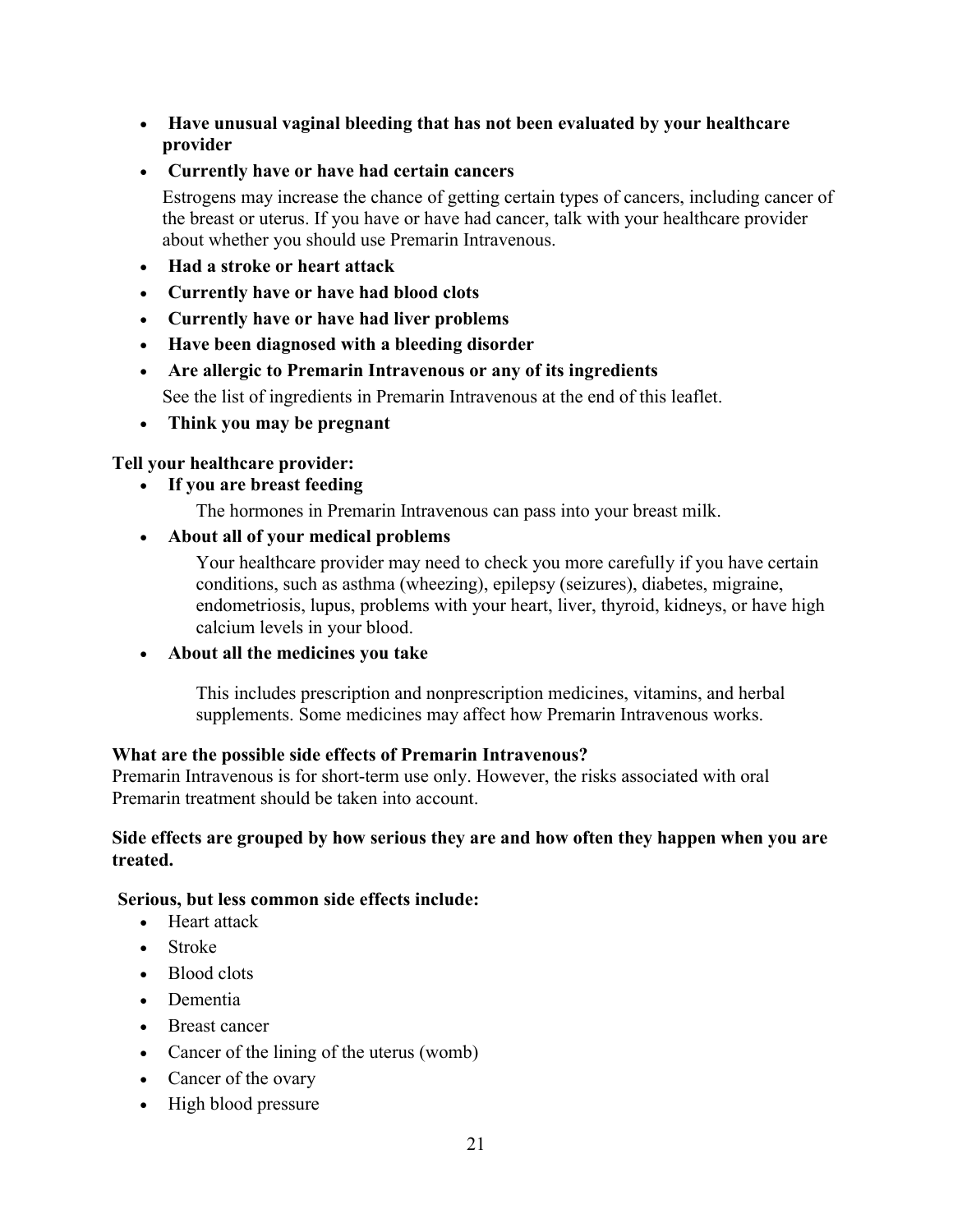- High blood sugar
- Gallbladder disease
- Liver problems
- Enlargement of benign tumors of the uterus ("fibroids")
- Severe allergic reactions

## **Call your healthcare provider right away if you get any of the following warning signs or any other unusual symptoms that concern you:**

- New breast lumps
- Unusual vaginal bleeding
- Changes in vision or speech
- Sudden new severe headaches
- Severe pains in your chest or legs with or without shortness of breath, weakness and fatigue
- Swollen lips, tongue and face

## **Less serious, but common side effects include:**

- Headache
- Breast pain
- Irregular vaginal bleeding or spotting
- Stomach or abdominal cramps, bloating
- Nausea and vomiting
- Hair loss
- Fluid retention
- Vaginal yeast infection

These are not all the possible side effects of Premarin. For more information, ask your healthcare provider or pharmacist for advice about side effects. You may report side effects to FDA at 1-800-FDA-1088.

## **What can I do to lower my chances of getting a serious side effect with Premarin Intravenous?**

 If you have high blood pressure, high cholesterol (fat in the blood), diabetes, are overweight, or if you use tobacco, you may have higher chances for getting heart disease

Ask your healthcare provider for ways to lower your chances for getting heart disease.

## **General information about the safe and effective use of Premarin Intravenous**

Medicines are sometimes prescribed for conditions that are not mentioned in patient information leaflets. Do not use Premarin Intravenous for conditions for which it was not prescribed. Do not give Premarin Intravenous to other people, even if they have the same symptoms you have. It may harm them. **Keep Premarin Intravenous out of the reach of children.**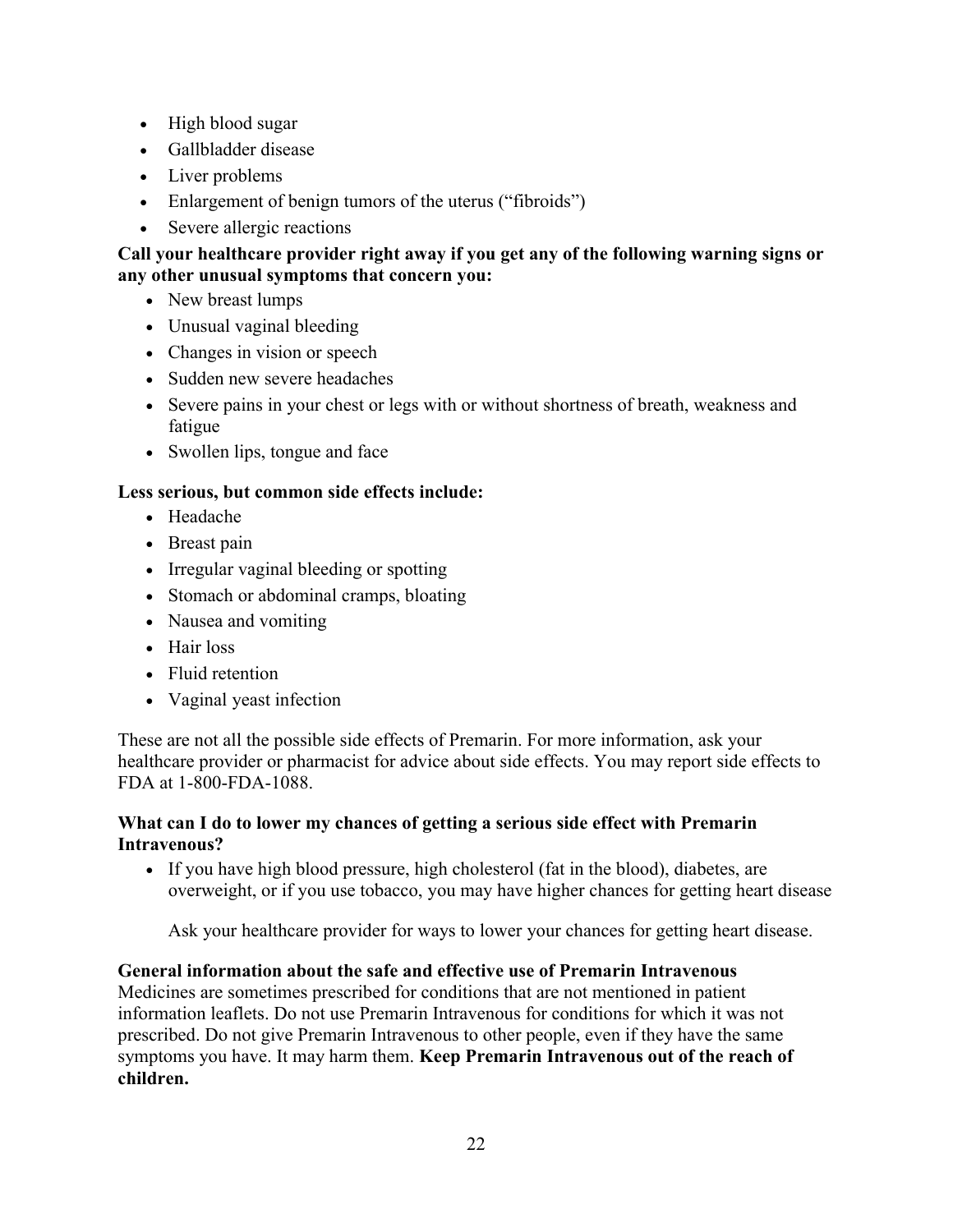This leaflet provides a summary of the most important information about Premarin Intravenous. If you would like more information, talk with your healthcare provider or pharmacist. You can ask for information about Premarin Intravenous that is written for health professionals. To report SUSPECTED ADVERSE REACTIONS, contact Pfizer at 1-800-438-1985 or FDA at 1-800-FDA-1088 or [www.fda.gov/medwatch.](http://www.fda.gov/medwatch)

#### **What are the ingredients in Premarin IV?**

Premarin Intravenous for injection contains a mixture of conjugated estrogens, which are a mixture of sodium estrone sulfate and sodium equilin sulfate and other components including sodium sulfate conjugates: 17α-dihydroequilin, 17α-estradiol, and 17β-dihydroequilin. Premarin Intravenous for injection also contains lactose, sodium citrate, simethicone, and sodium hydroxide or hydrochloric acid in dry form. The reconstituted solution is suitable for intravenous or intramuscular injection.

Each Premarin Intravenous (conjugated estrogens, USP) for injection package provides 25 mg/vial of conjugated estrogens, USP, in dry form for intravenous or intramuscular use.

> This product's label may have been updated. For current full prescribing information, please visit [www.pfizer.com.](http://www.pfizer.com/)

 $\sum$  Pfizer

**Distributed by Wyeth Pharmaceuticals LLC** A subsidiary of Pfizer Inc. Philadelphia, PA 19101

LAB-0505-5.0 Rev 12/2021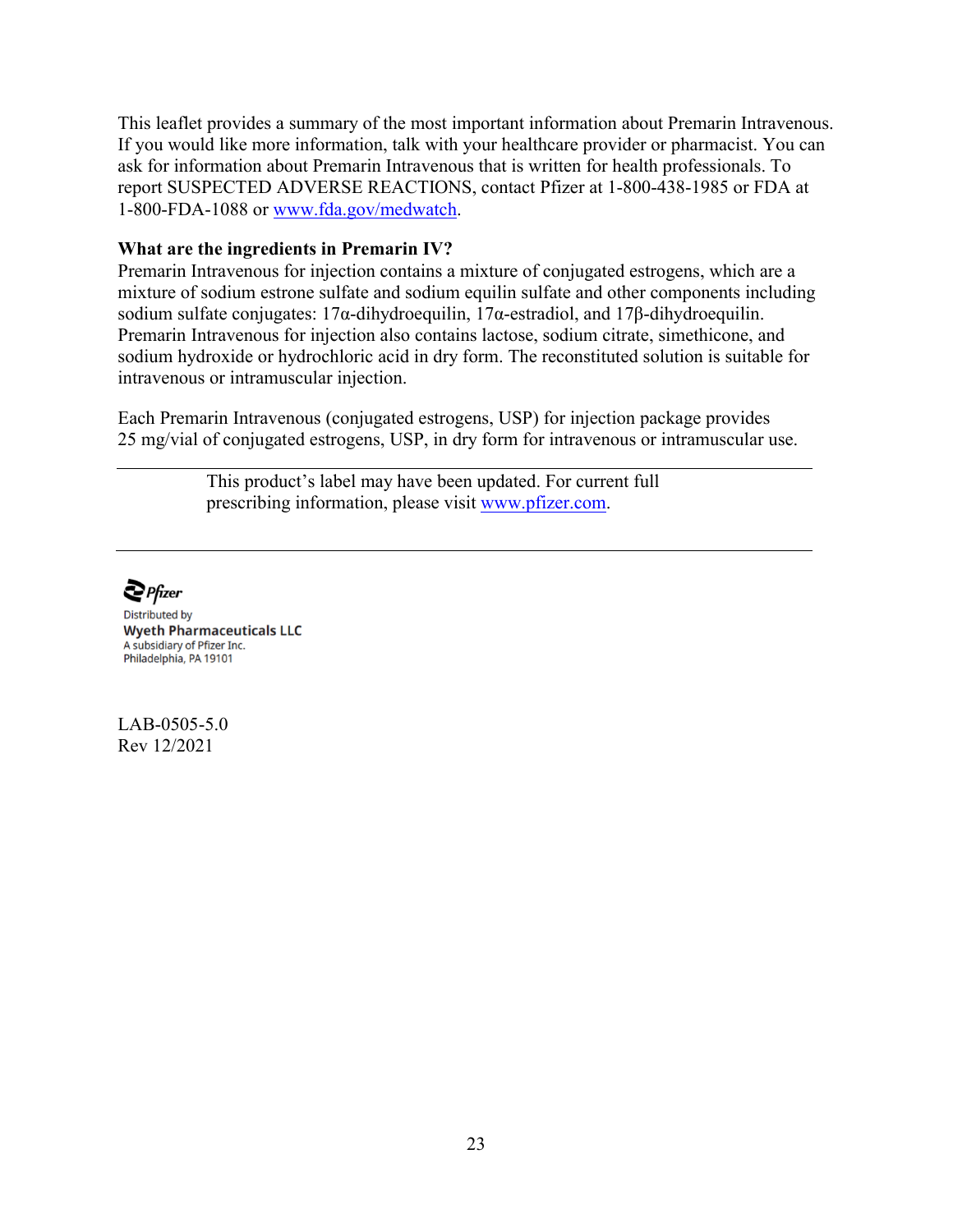## **PATIENT INFORMATION**

#### **Premarin Intravenous (conjugated estrogens, USP) for injection**

### **Rx only**

Read this PATIENT INFORMATION which describes the benefit and major risks of your treatment, as well as how and when treatment should be used. This information does not take the place of talking to your healthcare provider about your medical condition or your treatment.

## **What is the most important information I should know about Premarin Intravenous (an estrogen mixture)?**

Using estrogen-alone increases your chance of getting cancer of the uterus (womb)

Report any unusual vaginal bleeding right away. Vaginal bleeding after menopause may be a warning sign of cancer of the uterus (womb). Your healthcare provider should check any unusual vaginal bleeding to find out the cause.

- Do not use estrogen-alone to prevent heart disease, heart attacks, strokes, or dementia (decline in brain function)
- Using estrogen-alone may increase your chances of getting stroke or blood clots
- Using estrogen-alone may increase your chance of getting dementia, based on a study of women 65 years of age or older
- Do not use estrogens with progestins to prevent heart disease, heart attacks, strokes or dementia
- Using estrogens with progestins may increase your chances of getting heart attacks, strokes, breast cancer, or blood clots
- Using estrogens with progestins may increase your chance of getting dementia, based on a study of women 65 years of age or older
- You and your healthcare provider should talk regularly about whether you still need treatment with estrogens.

#### **What is Premarin Intravenous?**

Premarin Intravenous is a medicine that contains a mixture of estrogen hormones.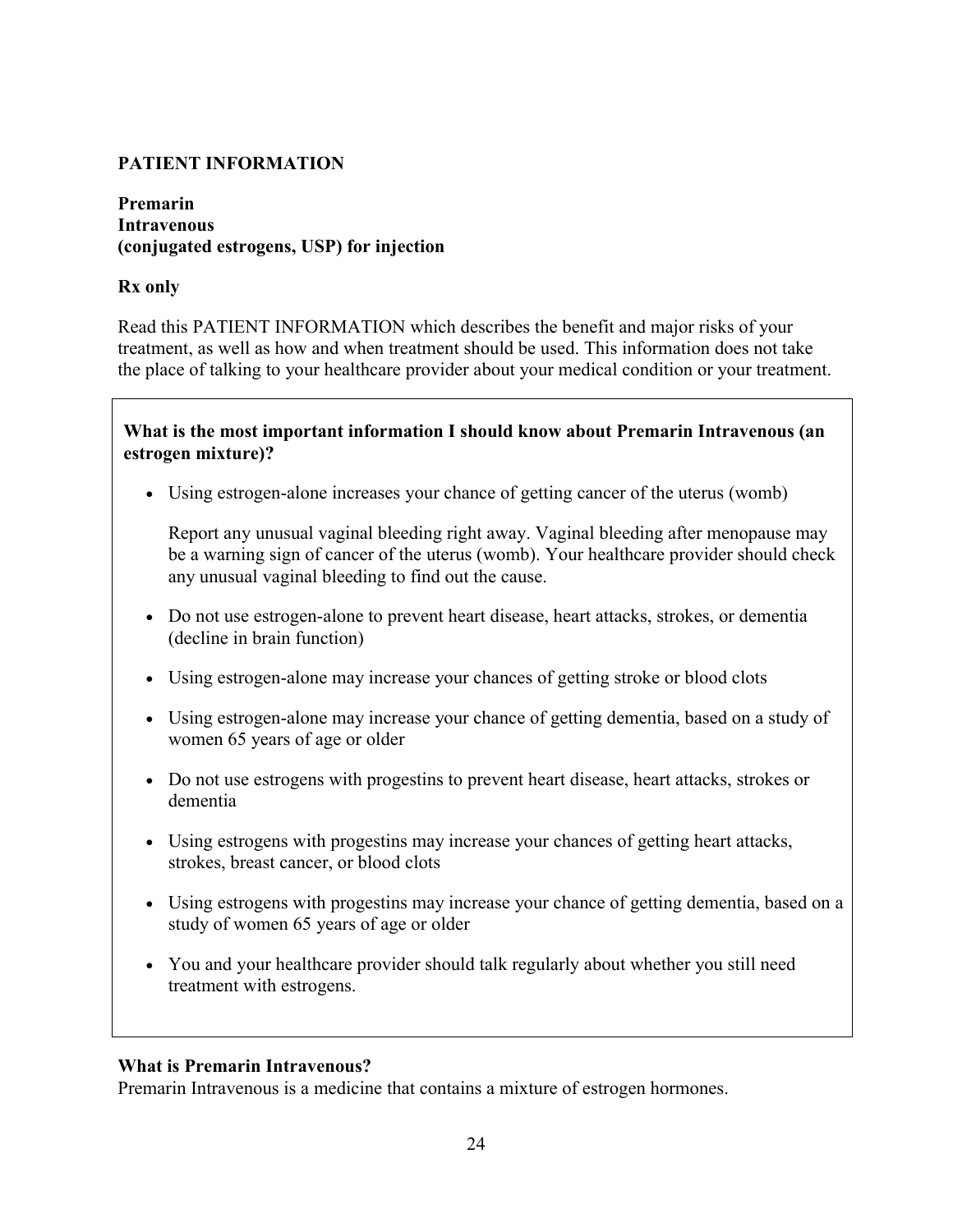#### **Premarin Intravenous is used to:**

 Treat certain types of abnormal uterine bleeding due to hormonal imbalance when your doctor has found no other cause of bleeding

### **Who should not use Premarin Intravenous?**

Premarin Intravenous should not be used if you:

- **Have unusual vaginal bleeding that has not been evaluated by your healthcare provider**
- **Currently have or have had certain cancers**

Estrogens may increase the chance of getting certain types of cancers, including cancer of the breast or uterus. If you have or have had cancer, talk with your healthcare provider about whether you should use Premarin Intravenous.

- **Had a stroke or heart attack**
- **Currently have or have had blood clots**
- **Currently have or have had liver problems**
- **Have been diagnosed with a bleeding disorder**
- **Are allergic to Premarin Intravenous or any of its ingredients**

See the list of ingredients in Premarin Intravenous at the end of this leaflet.

**Think you may be pregnant**

### **Tell your healthcare provider:**

**If you are breast feeding**

The hormones in Premarin Intravenous can pass into your breast milk.

**About all of your medical problems**

Your healthcare provider may need to check you more carefully if you have certain conditions, such as asthma (wheezing), epilepsy (seizures), diabetes, migraine, endometriosis, lupus, problems with your heart, liver, thyroid, kidneys, or have high calcium levels in your blood.

#### **About all the medicines you take**

This includes prescription and nonprescription medicines, vitamins, and herbal supplements. Some medicines may affect how Premarin Intravenous works.

#### **What are the possible side effects of Premarin Intravenous?**

Premarin Intravenous is for short-term use only. However, the risks associated with oral Premarin treatment should be taken into account.

#### **Side effects are grouped by how serious they are and how often they happen when you are treated.**

#### **Serious, but less common side effects include:**

- Heart attack
- Stroke
- Blood clots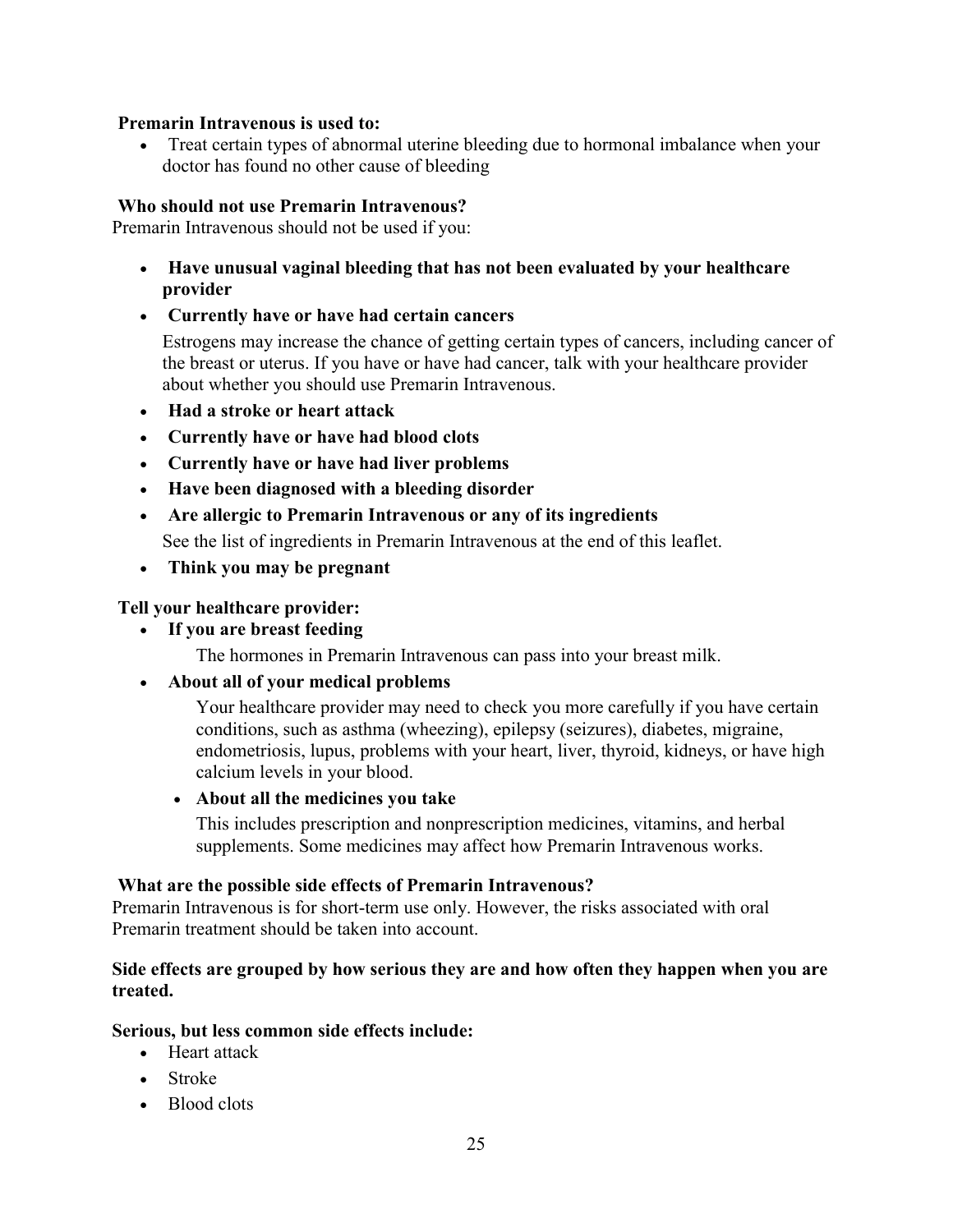- Dementia
- Breast cancer
- Cancer of the lining of the uterus (womb)
- Cancer of the ovary
- High blood pressure
- High blood sugar
- Gallbladder disease
- Liver problems
- Enlargement of benign tumors of the uterus ("fibroids")
- Severe allergic reactions

# **Call your healthcare provider right away if you get any of the following warning signs or any other unusual symptoms that concern you:**

- New breast lumps
- Unusual vaginal bleeding
- Changes in vision or speech
- Sudden new severe headaches
- Severe pains in your chest or legs with or without shortness of breath, weakness and fatigue
- Swollen lips, tongue and face

## **Less serious, but common side effects include:**

- Headache
- Breast pain
- Irregular vaginal bleeding or spotting
- Stomach or abdominal cramps, bloating
- Nausea and vomiting
- Hair loss
- Fluid retention
- Vaginal yeast infection

These are not all the possible side effects of Premarin. For more information, ask your healthcare provider or pharmacist for advice about side effects. You may report side effects to FDA at 1-800-FDA-1088.

### **What can I do to lower my chances of getting a serious side effect with Premarin Intravenous?**

 If you have high blood pressure, high cholesterol (fat in the blood), diabetes, are overweight, or if you use tobacco, you may have higher chances for getting heart disease

Ask your healthcare provider for ways to lower your chances for getting heart disease.